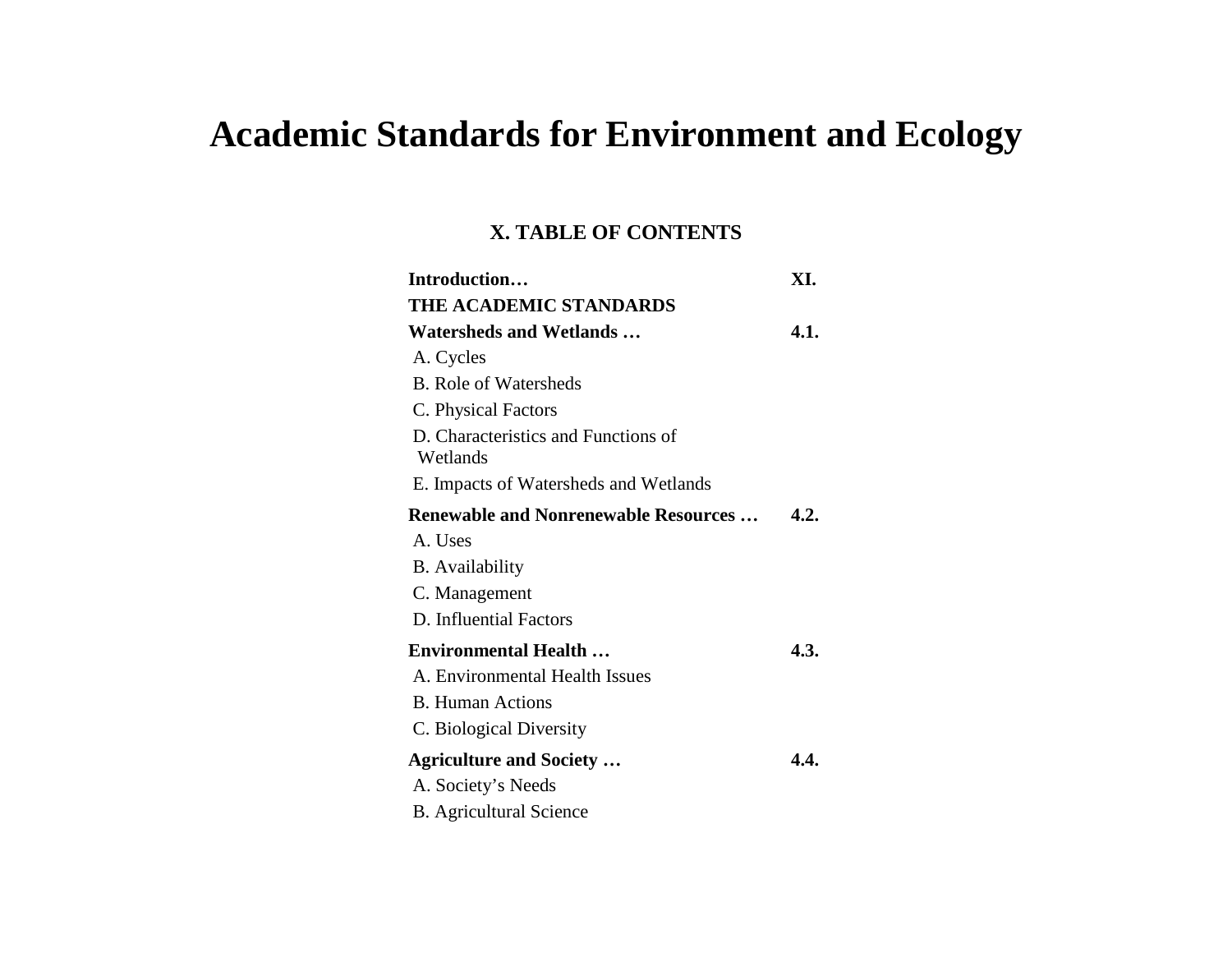| C. Agricultural Systems                         |      |
|-------------------------------------------------|------|
| D. Technology                                   |      |
| <b>Integrated Pest Management</b>               | 4.5. |
| A. Effects, Benefits and Impacts                |      |
| <b>B.</b> Health Risks                          |      |
| C. Management Practices                         |      |
| <b>Ecosystems and their Interactions</b>        | 4.6. |
| A. Living and Nonliving Components              |      |
| <b>B.</b> Cycles                                |      |
| C. Change over Time                             |      |
| Threatened, Endangered and Extinct Species 4.7. |      |
| A. Diversity                                    |      |
| <b>B.</b> Adaptation                            |      |
| C. Management Strategies                        |      |
| <b>Humans and the Environment</b>               | 4.8. |
| A. Societal Needs                               |      |
| <b>B.</b> Sustainability                        |      |
| C. Human Impacts                                |      |
| D. Supply and Demand                            |      |
| <b>Environmental Laws and Regulations</b>       | 4.9. |
| A. Environmental Laws and their Impact          |      |
| Glossary                                        | XII. |

## **XI. INTRODUCTION**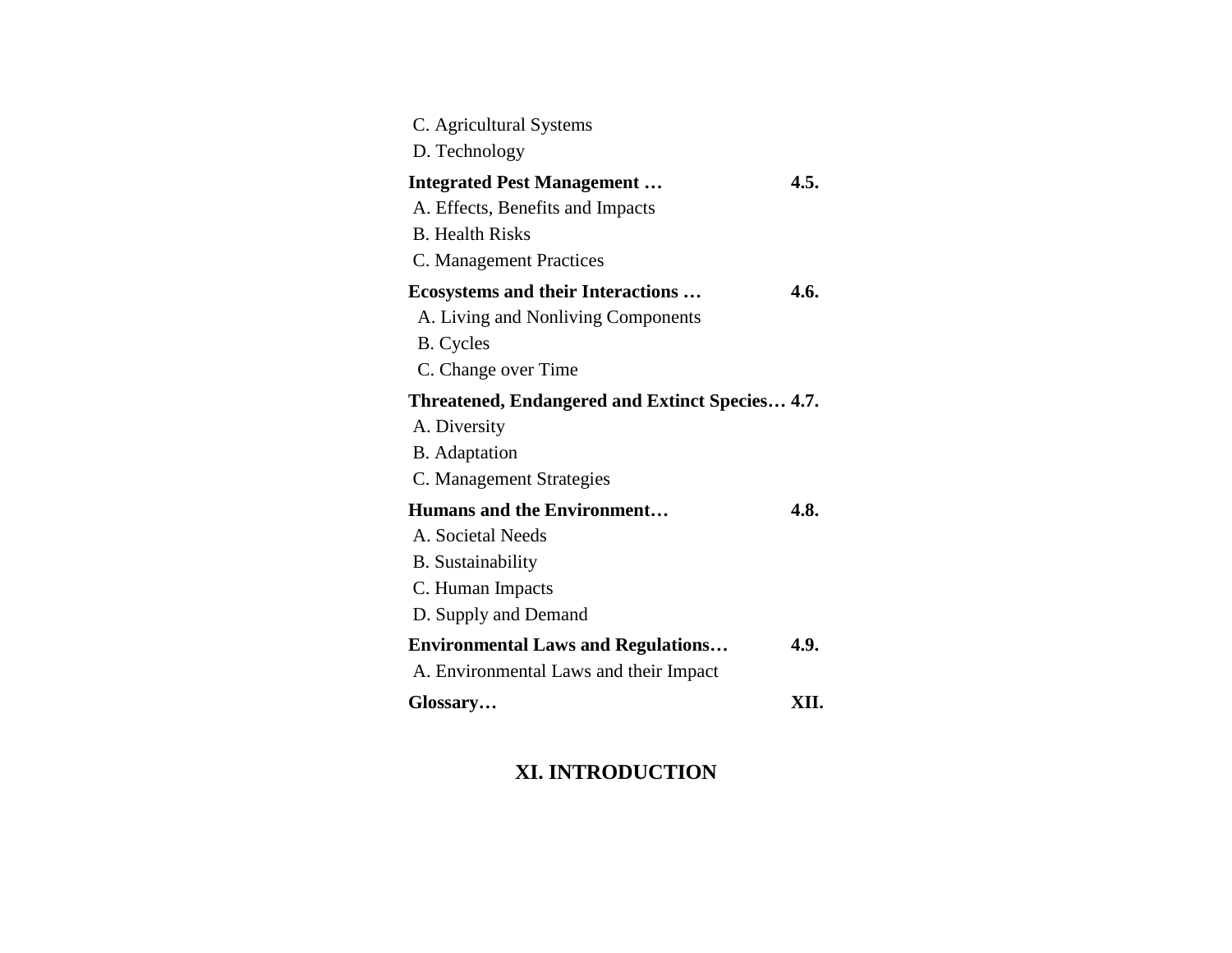This document includes Environment and Ecology standards that describe what students should know and be able to do in these areas:

- 4.1. Watersheds and Wetlands
- 4.2. Renewable and Nonrenewable Resources
- 4.3. Environmental Health
- 4.4. Agriculture and Society
- 4.5. Integrated Pest Management
- 4.6. Ecosystems and their Interactions
- 4.7. Threatened, Endangered and Extinct Species
- 4.8. Humans and the Environment
- 4.9. Environmental Laws and Regulations

The Declaration of Rights, Article l of the Pennsylvania Constitution states in Section 27: ''The people have a right to clean air, pure water, and to the preservation of the natural, scenic, historic and aesthetic values of the environment. Pennsylvania's public natural resources are the common property of all people, including generations yet to come. As trustee of these resources, the Commonwealth shall conserve and maintain them for the benefit of all the people.'' To this end it is our responsibility to develop a citizenry that is aware of and concerned about the total environment and has the knowledge and skills to work toward solutions to current problems and the prevention of new ones.

Environment and Ecology is grounded in the complexity of the world we live in and our impact on its sustainability. The human interactions with the ecosystem and the results of human decisions are the main components of this academic area. Environment and Ecology examines the world with respect to the economic, cultural, political and social structure as well as natural processes and systems. This integration across systems is what sets this academic area apart from all others.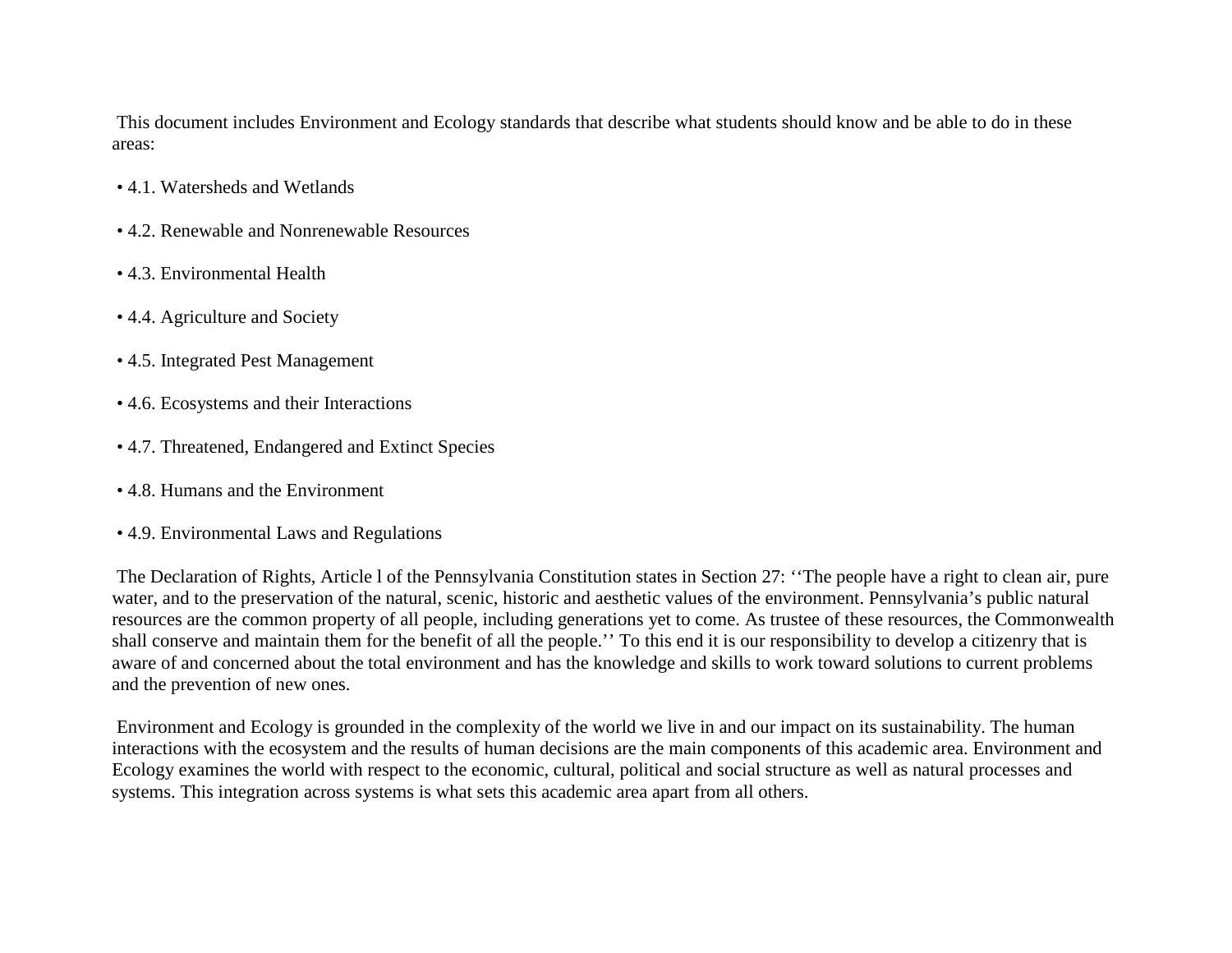Environment and Ecology places its main emphasis in the real world. It allows students to understand, through a sound academic content base, how their everyday lives evolve around their use of the natural world and the resources it provides. As we move into a more technologically driven society, it is crucial for every student to be aware of his/her dependence on a healthy environment. The 2lst century will demand a more sophisticated citizen capable of making sound decisions that will impact our natural systems forever.

These standards establish the essential elements of what students should know and be able to do at the end of grades four, seven, ten and twelve. The sequential nature of this document reflects the need for rigorous academic content that students will be expected to achieve. The standards will help students understand decision-making processes, the art of compromise and problem solving skills. The document reinforces all areas across the grade levels with increasing degrees of difficulty as the students mature intellectually.

Environment and Ecology is a very engaging academic area that captivates students' innate interests in their surroundings of the natural and built environment. The skills and knowledge that are addressed in this area of study will serve as tools for student participation in a democratic world of constantly evolving issues and concerns. As they achieve these standards, students will become aware of the role they play in the community in reaching decisions related to the environment.

The study of Environment and Ecology will allow students to be active participants and problem solvers in real issues that affect them, their homes, schools and communities.

A glossary is included to assist the reader in understanding terminology contained in the standards.

|                                                                 | 4.1. Watersheds and Wetlands                                                                                                                                                                               |    |                                                                                                                                                                             |    |                                                                                                                                                                                                                                                                              |  |                                                                                                                                                                                                               |  |  |  |  |
|-----------------------------------------------------------------|------------------------------------------------------------------------------------------------------------------------------------------------------------------------------------------------------------|----|-----------------------------------------------------------------------------------------------------------------------------------------------------------------------------|----|------------------------------------------------------------------------------------------------------------------------------------------------------------------------------------------------------------------------------------------------------------------------------|--|---------------------------------------------------------------------------------------------------------------------------------------------------------------------------------------------------------------|--|--|--|--|
| $ 4.1.4. \text{GRADE } 4$<br>4.1.7. GRADE 7<br>4.1.10. GRADE 10 |                                                                                                                                                                                                            |    |                                                                                                                                                                             |    |                                                                                                                                                                                                                                                                              |  | 4.1.12. GRADE 12                                                                                                                                                                                              |  |  |  |  |
|                                                                 | Pennsylvania's public schools shall teach, challenge and support every student to realize his or her maximum potential and to<br>acquire the knowledge and skills needed to:                               |    |                                                                                                                                                                             |    |                                                                                                                                                                                                                                                                              |  |                                                                                                                                                                                                               |  |  |  |  |
| A.                                                              | Identify various types<br>of water environments.<br>$\cdot$ Identify the lotic<br>system (e.g., creeks,<br>rivers, streams).<br>$\bullet$ Identify the lentic<br>system $(e.g.,$ ponds,<br>lakes, swamps). | A. | Explain the role of<br>the water cycle<br>within a watershed.<br>$\cdot$ Explain the water<br>cycle.<br>$\cdot$ Explain the water<br>cycle as it relates to a<br>watershed. | A. | Describe changes that occur from a<br>stream's origin to its final outflow.<br>• Identify Pennsylvania's major<br>watersheds and their related river<br>systems.<br>• Describe changes by tracing a<br>specific river's origin back to its<br>headwaters including its major |  | Categorize stream order in a<br>watershed.<br>• Explain the concept of stream<br>order.<br>$\bullet$ Identify the order of<br>watercourses within a major<br>river's watershed.<br>• Compare and contrast the |  |  |  |  |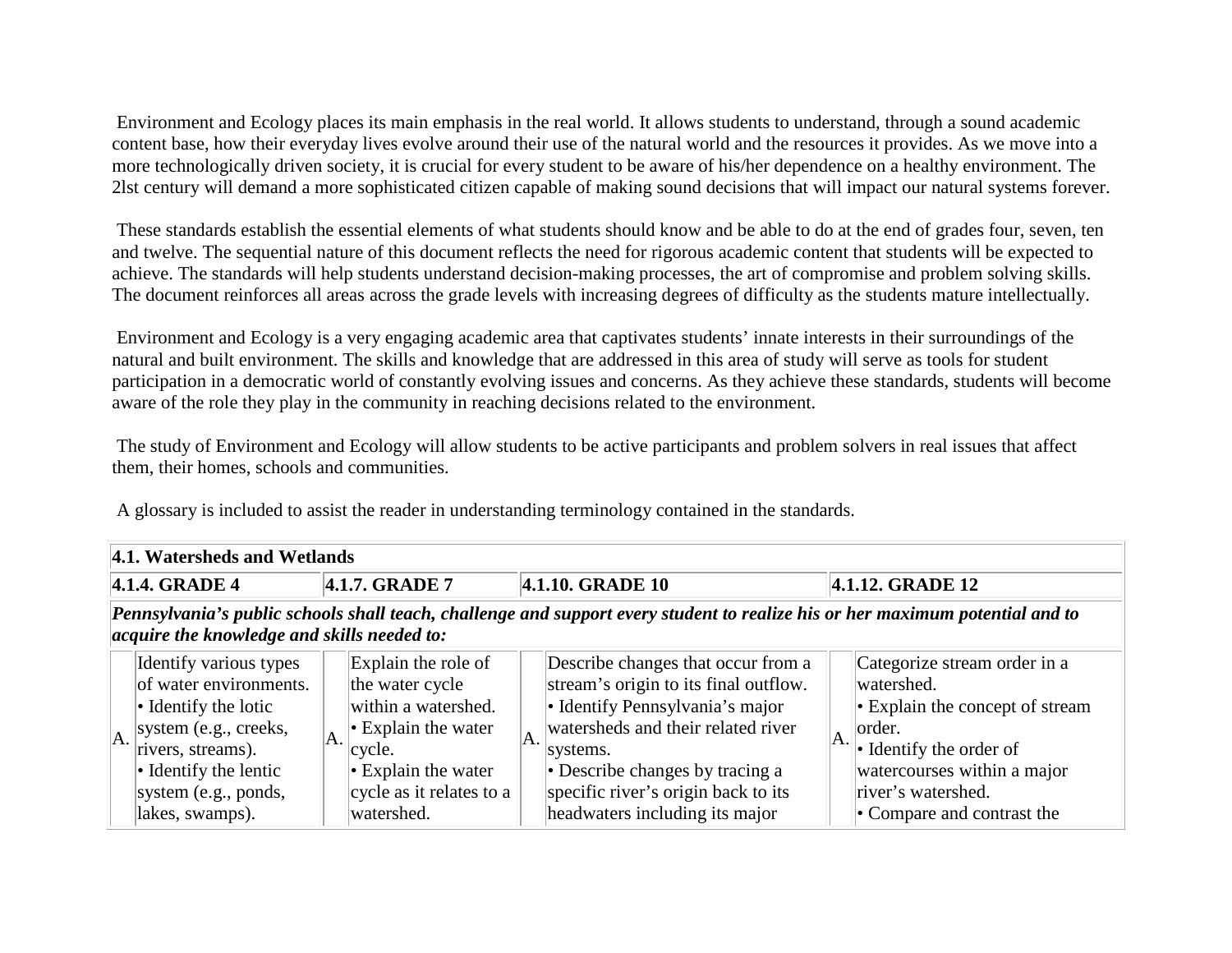|  |  | "tributaries. | physical differences found in the |
|--|--|---------------|-----------------------------------|
|  |  |               | stream continuum from headwater   |
|  |  |               | Ito mouth.                        |

|    | 4.1. Watersheds and Wetlands                                                                                                                                                 |    |                                                                                                                                                                                                                                                          |                  |                                                                                                                                                                                                                                                                                                                                                                                                                                                                                                                                           |    |                                                                                                                                                                                                                                                                                                                                                   |  |  |  |
|----|------------------------------------------------------------------------------------------------------------------------------------------------------------------------------|----|----------------------------------------------------------------------------------------------------------------------------------------------------------------------------------------------------------------------------------------------------------|------------------|-------------------------------------------------------------------------------------------------------------------------------------------------------------------------------------------------------------------------------------------------------------------------------------------------------------------------------------------------------------------------------------------------------------------------------------------------------------------------------------------------------------------------------------------|----|---------------------------------------------------------------------------------------------------------------------------------------------------------------------------------------------------------------------------------------------------------------------------------------------------------------------------------------------------|--|--|--|
|    | 4.1.4. GRADE 4                                                                                                                                                               |    | 4.1.7. GRADE 7                                                                                                                                                                                                                                           | 4.1.10. GRADE 10 |                                                                                                                                                                                                                                                                                                                                                                                                                                                                                                                                           |    | 4.1.12. GRADE 12                                                                                                                                                                                                                                                                                                                                  |  |  |  |
|    | Pennsylvania's public schools shall teach, challenge and support every student to realize his or her maximum potential and to<br>acquire the knowledge and skills needed to: |    |                                                                                                                                                                                                                                                          |                  |                                                                                                                                                                                                                                                                                                                                                                                                                                                                                                                                           |    |                                                                                                                                                                                                                                                                                                                                                   |  |  |  |
| B. | Explain the differences<br>between moving and<br>still water.<br>$\cdot$ Explain why water<br>moves or does not<br>move.<br>• Identify types of<br>precipitation.            | B. | Understand the role of the<br>watershed.<br>• Identify and explain what<br>determines the boundaries<br>of a watershed.<br>• Explain how water enters<br>a watershed.<br>• Explain factors that affect<br>water quality and flow<br>through a watershed. | B                | Explain the relationship among<br>landforms, vegetation and the<br>amount and speed of water.<br>• Analyze a stream's physical<br>characteristics.<br>• Describe how topography<br>influences streams.<br>$\cdot$ Explain the influence of<br>mountains on precipitation.<br>• Explain how vegetation affects<br>storm water runoff.<br>• Delineate the boundaries of a<br>watershed.<br>• Describe factors that affect the<br>quality of groundwater.<br>• Explain how the speed of water<br>and vegetation cover relates to<br>erosion. | B. | Explain the relationships that<br>exist within watersheds in the<br><b>United States.</b><br>• Understand that various<br>ecosystems may be contained<br>in a watershed.<br>• Examine and describe the<br>ecosystems contained within a<br>specific watershed.<br>• Identify and describe the<br>major watersheds in the<br><b>United States.</b> |  |  |  |

| 4.1. Watersheds and Wetlands |                |                  |                         |  |  |  |  |  |
|------------------------------|----------------|------------------|-------------------------|--|--|--|--|--|
| 4.1.4. GRADE 4               | 4.1.7. GRADE 7 | 4.1.10. GRADE 10 | <b>4.1.12. GRADE 12</b> |  |  |  |  |  |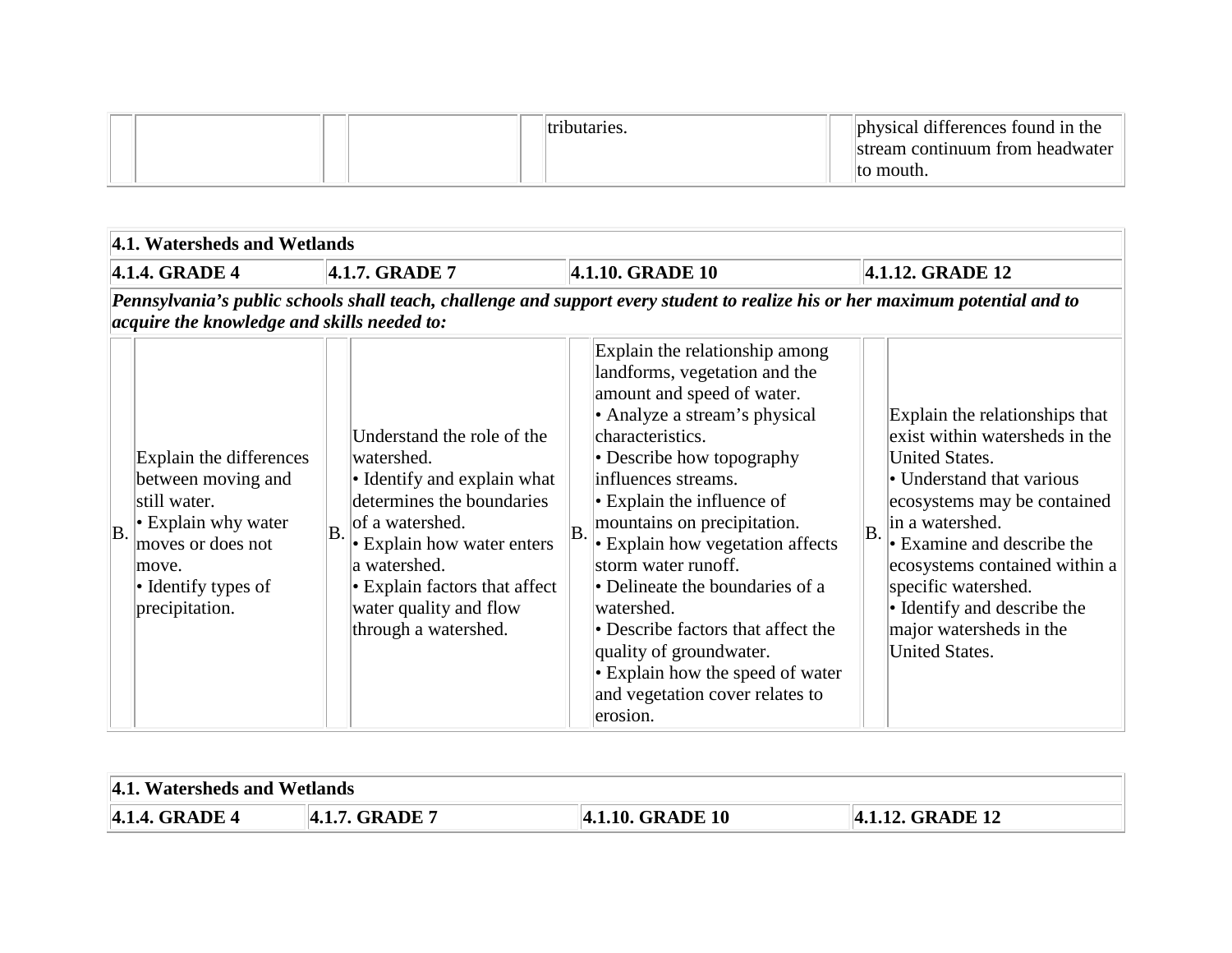| 4.1. Watersheds and Wetlands                                                                                                  |                                             |                         |                      |  |  |  |  |  |  |  |  |
|-------------------------------------------------------------------------------------------------------------------------------|---------------------------------------------|-------------------------|----------------------|--|--|--|--|--|--|--|--|
| $\parallel$ 4.1.4. GRADE 4                                                                                                    | 4.1.7. GRADE 7                              | <b>4.1.10. GRADE 10</b> | $ 4.1.12$ . GRADE 12 |  |  |  |  |  |  |  |  |
| Pennsylvania's public schools shall teach, challenge and support every student to realize his or her maximum potential and to |                                             |                         |                      |  |  |  |  |  |  |  |  |
|                                                                                                                               | acquire the knowledge and skills needed to: |                         |                      |  |  |  |  |  |  |  |  |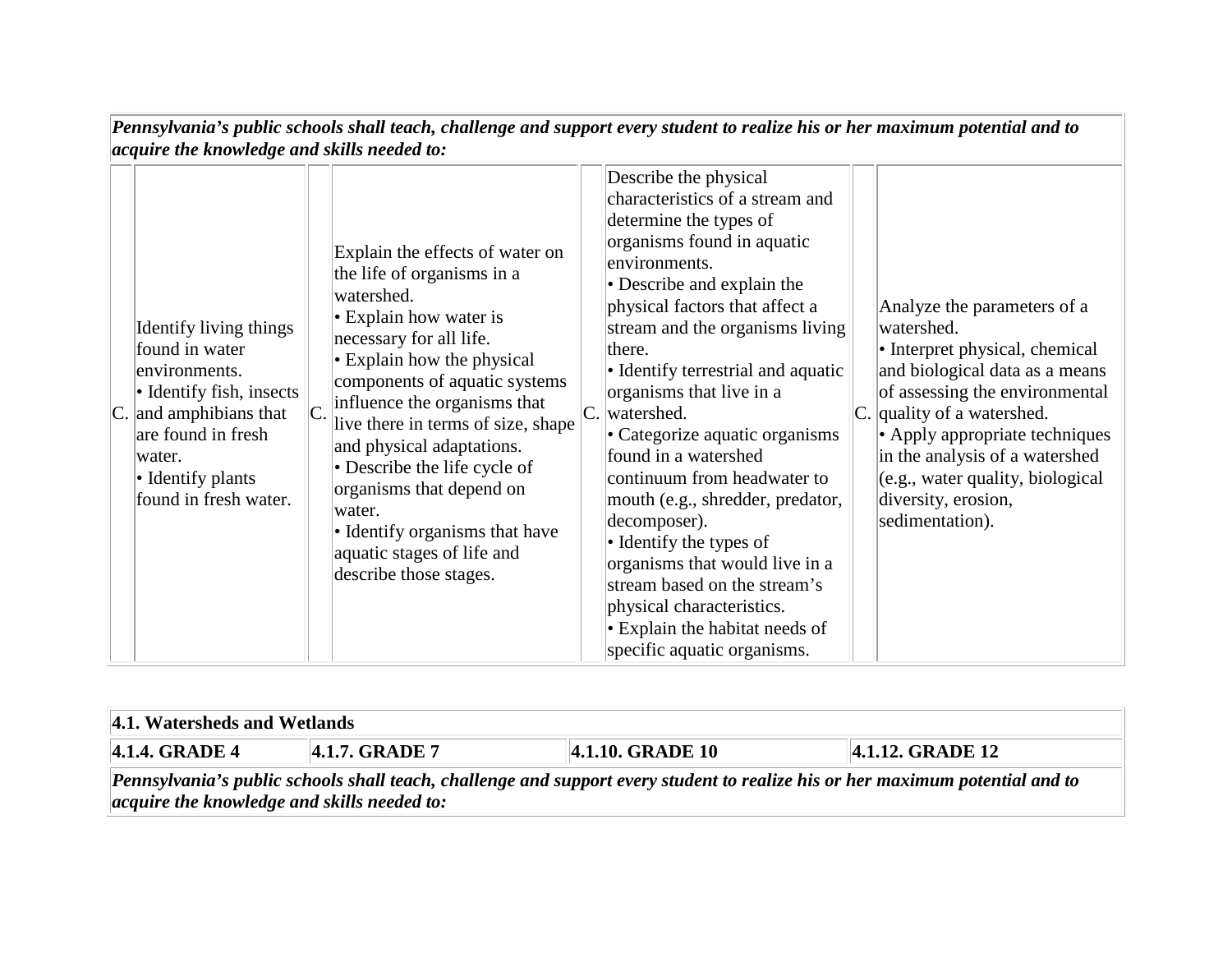| Identify a wetland and<br>the plants and animals<br>found there.<br>• Identify different<br>kinds of wetlands.<br>$ D $ Identify plants and<br>animals found in<br>wetlands.<br>• Explain wetlands as<br>habitats for plants and<br>animals. |    | Explain and describe<br>characteristics of a wetland.<br>$\bullet$ Identify specific<br>characteristics of wetland<br>plants and soils.<br>$ D $ Recognize the common<br>types of plants and animals.<br>$\bullet$ Describe different types of<br>wetlands.<br>• Describe the different<br>functions of a wetland. | Describe the multiple functions<br>of wetlands.<br>• Describe wetlands in terms of<br>their effects (e.g., habitat, flood,<br>buffer zones, prevention areas,<br>nurseries, food production<br>$ D $ areas).<br>$\cdot$ Explain how a wetland<br>influences water quality, wildlife<br>and water retention.<br>• Analyze wetlands through their<br>indicators (e.g., soils, plants,<br>hydrology). | $\mathbb{D}.$ | Analyze the complex and<br>diverse ecosystems of wetlands.<br>$\cdot$ Explain the functions of<br>habitat, nutrient production,<br>migration stopover and<br>groundwater recharge as it<br>relates to wetlands.<br>$\cdot$ Explain the dynamics of a<br>wetland ecosystem.<br>• Describe and analyze different<br>types of wetlands. |
|----------------------------------------------------------------------------------------------------------------------------------------------------------------------------------------------------------------------------------------------|----|--------------------------------------------------------------------------------------------------------------------------------------------------------------------------------------------------------------------------------------------------------------------------------------------------------------------|----------------------------------------------------------------------------------------------------------------------------------------------------------------------------------------------------------------------------------------------------------------------------------------------------------------------------------------------------------------------------------------------------|---------------|--------------------------------------------------------------------------------------------------------------------------------------------------------------------------------------------------------------------------------------------------------------------------------------------------------------------------------------|
| Recognize the impact<br>of watersheds and<br>wetlands on animals<br>and plants.<br>$\cdot$ Explain the role of<br>E. watersheds in<br>everyday life.<br>• Identify the role of<br>watersheds and<br>wetlands for plants<br>and animals.      | E. | Describe the impact of<br>watersheds and wetlands on<br>people.<br>$\cdot$ Explain the impact of<br>watersheds and wetlands in<br>flood control, wildlife habitats<br>and pollution abatement.<br>$\cdot$ Explain the influence of<br>flooding on wetlands.                                                        | Identify and describe natural and<br>human events on watersheds and<br>wetlands.<br>• Describe how natural events<br>E. affect a watershed (e.g., drought,<br>floods).<br>• Identify the effects of humans<br>and human events on<br>watersheds.                                                                                                                                                   | E.            | Evaluate the trade-offs, costs<br>and benefits of conserving<br>watersheds and wetlands.<br>• Evaluate the effects of natural<br>events on watersheds and<br>wetlands.<br>• Evaluate the effects of human<br>activities on watersheds and<br> wetlands.                                                                              |

| 4.2. Renewable and Nonrenewable Resources                                                                                                                                           |                            |  |                                                                           |  |  |  |  |  |  |
|-------------------------------------------------------------------------------------------------------------------------------------------------------------------------------------|----------------------------|--|---------------------------------------------------------------------------|--|--|--|--|--|--|
| 4.2.10. GRADE 10<br>$ 4.2.4. \text{ GRADE } 4$<br><b>4.2.7. GRADE 7</b><br>$ 4.2.12$ . GRADE 12                                                                                     |                            |  |                                                                           |  |  |  |  |  |  |
| Pennsylvania's public schools shall teach, challenge and support every student to realize his or her maximum potential and to<br><i>acquire the knowledge and skills needed to:</i> |                            |  |                                                                           |  |  |  |  |  |  |
| $\ A\ $ Identify needs of people.                                                                                                                                                   | A. Know that raw materials |  | $\ A\ $ Explain that renewable and $\ A\ $ . Analyze the use of renewable |  |  |  |  |  |  |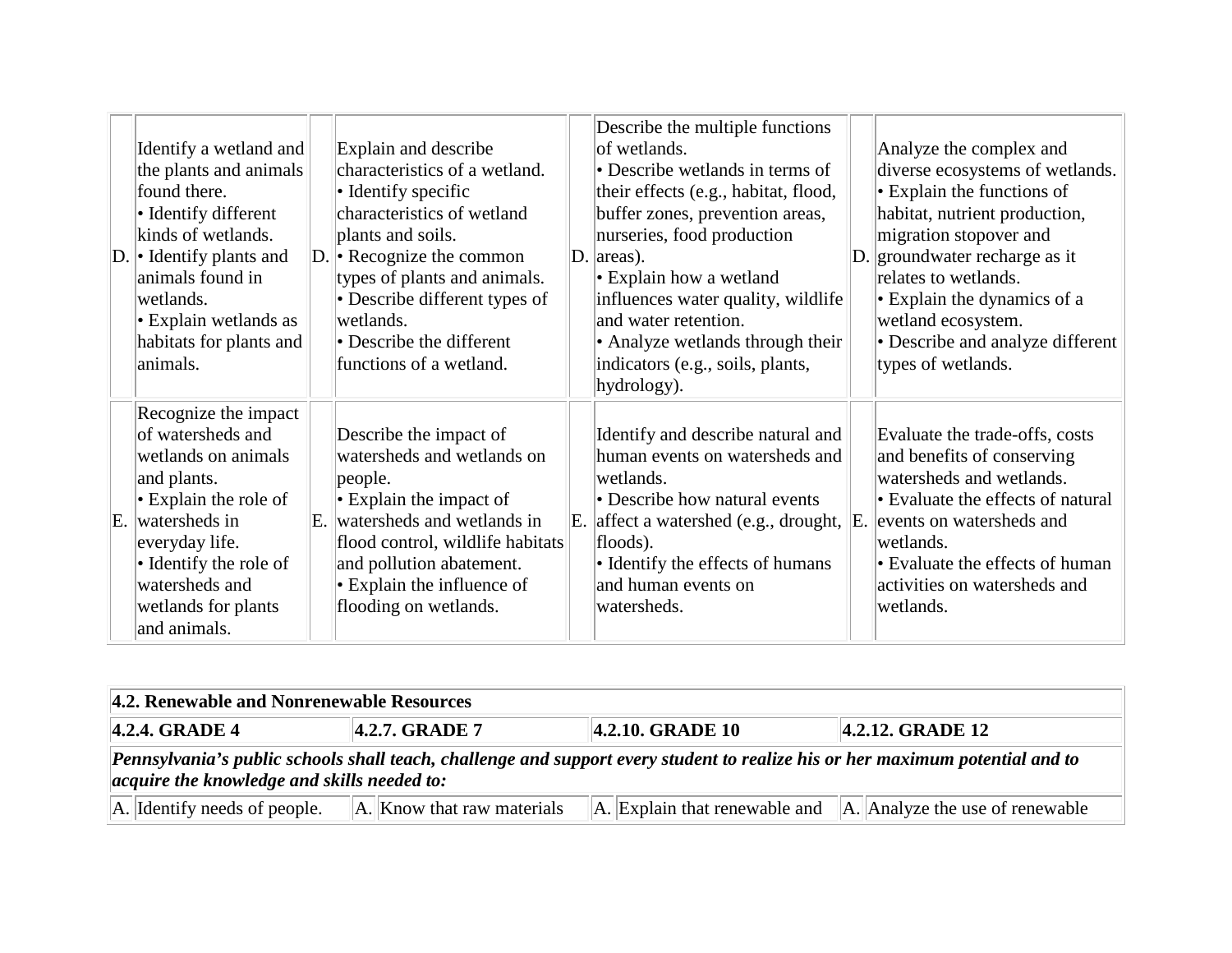| • Identify plants, animals,<br>water, air, minerals and<br>fossil fuels as natural<br>resources.<br>• Explain air, water and<br>nutrient cycles.<br>$\bullet$ Identify how the<br>environment provides for<br>the needs of people. | come from natural<br>resources.<br>• Identify resources used to<br>provide humans with<br>energy, food, housing and<br>water.<br>• Explain how plants and<br>animals may be classified<br>as natural resources.<br>• Compare means of<br>growing or acquiring food.<br>• Identify fiber and other<br>raw materials used in<br>clothing and shelter<br>production.<br>• Identify types of minerals<br>and fossil fuels used by<br>humans. |  | nonrenewable resources<br>supply energy and materials.<br>• Identify alternative sources<br>of energy.<br>• Identify and compare fuels<br>used in industrial and<br>agricultural societies.<br>• Compare and contrast the<br>cycles of various natural<br>resources.<br>• Explain food and fiber as<br>renewable resources. |  | and nonrenewable resources.<br>$\cdot$ Explain the effects on the<br>environment and sustainability<br>through the use of nonrenewable<br>resources.<br>• Evaluate the advantages and<br>disadvantages of reusing our<br>natural resources. |
|------------------------------------------------------------------------------------------------------------------------------------------------------------------------------------------------------------------------------------|------------------------------------------------------------------------------------------------------------------------------------------------------------------------------------------------------------------------------------------------------------------------------------------------------------------------------------------------------------------------------------------------------------------------------------------|--|-----------------------------------------------------------------------------------------------------------------------------------------------------------------------------------------------------------------------------------------------------------------------------------------------------------------------------|--|---------------------------------------------------------------------------------------------------------------------------------------------------------------------------------------------------------------------------------------------|
|------------------------------------------------------------------------------------------------------------------------------------------------------------------------------------------------------------------------------------|------------------------------------------------------------------------------------------------------------------------------------------------------------------------------------------------------------------------------------------------------------------------------------------------------------------------------------------------------------------------------------------------------------------------------------------|--|-----------------------------------------------------------------------------------------------------------------------------------------------------------------------------------------------------------------------------------------------------------------------------------------------------------------------------|--|---------------------------------------------------------------------------------------------------------------------------------------------------------------------------------------------------------------------------------------------|

|                            | 4.2. Renewable and Nonrenewable Resources                                                                                                                                                                           |    |                                                                                                                                                                                    |                  |                                                                                                                                                                                 |    |                                                                                                                                                                                                                                                  |  |  |  |  |
|----------------------------|---------------------------------------------------------------------------------------------------------------------------------------------------------------------------------------------------------------------|----|------------------------------------------------------------------------------------------------------------------------------------------------------------------------------------|------------------|---------------------------------------------------------------------------------------------------------------------------------------------------------------------------------|----|--------------------------------------------------------------------------------------------------------------------------------------------------------------------------------------------------------------------------------------------------|--|--|--|--|
| $ 4.2.4. \text{ GRADE } 4$ |                                                                                                                                                                                                                     |    | 4.2.7. GRADE 7                                                                                                                                                                     | 4.2.10. GRADE 10 |                                                                                                                                                                                 |    | 4.2.12. GRADE 12                                                                                                                                                                                                                                 |  |  |  |  |
|                            | Pennsylvania's public schools shall teach, challenge and support every student to realize his or her maximum potential and to<br>acquire the knowledge and skills needed to:                                        |    |                                                                                                                                                                                    |                  |                                                                                                                                                                                 |    |                                                                                                                                                                                                                                                  |  |  |  |  |
| $\ B\ $                    | Identify products derived from<br>natural resources.<br>• Identify products made from<br>trees.<br>$\bullet$ Identify by-products of<br>plants and animals.<br>• Identify the sources of<br>manmade products (e.g., | B. | Examine the renewability of<br>the resources.<br>• Identify renewable<br>resources and describe their<br>uses.<br>• Identify nonrenewable<br>resources and describe their<br>uses. | $\overline{B}$ . | Evaluate factors<br>affecting availability of<br>natural resources.<br>• Describe natural<br>occurrences that may<br>affect the natural<br>resources.<br>• Analyze technologies | B. | Analyze factors affecting the<br>availability of renewable and<br>nonrenewable resources.<br>• Evaluate the use of natural<br>resources and offer approaches<br>for using them while diminishing<br>waste.<br>$\bullet$ Compare the economics of |  |  |  |  |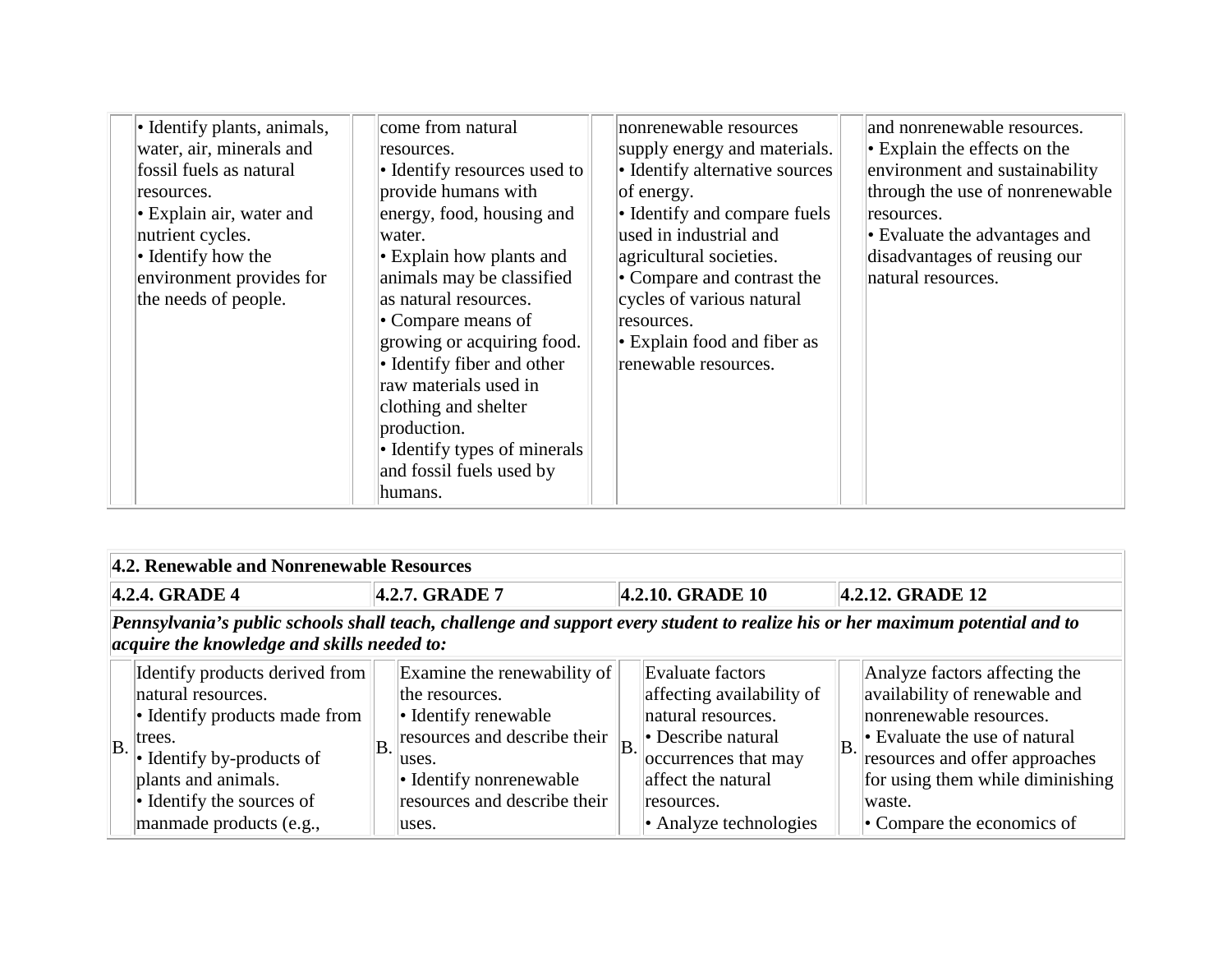| plastics, metal, aluminum,<br>fabrics, paper, cardboard). | • Compare finished products<br>to their original raw<br>material.<br>• Identify the waste derived | that affect the use of our<br>natural resources.<br>$\bullet$ Evaluate the effect of<br>consumer desires on | different areas based on the<br>availability and accessibility of<br>the natural resources. |
|-----------------------------------------------------------|---------------------------------------------------------------------------------------------------|-------------------------------------------------------------------------------------------------------------|---------------------------------------------------------------------------------------------|
|                                                           | from the use of renewable                                                                         | various natural                                                                                             |                                                                                             |
|                                                           | and nonrenewable<br>resources.                                                                    | resources.                                                                                                  |                                                                                             |
|                                                           | $\bullet$ Determine how                                                                           |                                                                                                             |                                                                                             |
|                                                           | consumption may impact<br>the availability of resources.                                          |                                                                                                             |                                                                                             |
|                                                           | • Compare the time spans of                                                                       |                                                                                                             |                                                                                             |
|                                                           | renewability for fossil fuels<br>and alternative fuels.                                           |                                                                                                             |                                                                                             |

| 4.2. Renewable and Nonrenewable Resources                                                                                                                                                                                                                                                         |                                                                                                                                                                                                                                                                                                                                                                                                                                                 |                                                                                                                                                                                                                                                                                                                                                                                 |                                                                                                                                                                                                                                                                                                   |  |  |  |  |  |
|---------------------------------------------------------------------------------------------------------------------------------------------------------------------------------------------------------------------------------------------------------------------------------------------------|-------------------------------------------------------------------------------------------------------------------------------------------------------------------------------------------------------------------------------------------------------------------------------------------------------------------------------------------------------------------------------------------------------------------------------------------------|---------------------------------------------------------------------------------------------------------------------------------------------------------------------------------------------------------------------------------------------------------------------------------------------------------------------------------------------------------------------------------|---------------------------------------------------------------------------------------------------------------------------------------------------------------------------------------------------------------------------------------------------------------------------------------------------|--|--|--|--|--|
| 4.2.4. GRADE 4                                                                                                                                                                                                                                                                                    | 4.2.12. GRADE 12                                                                                                                                                                                                                                                                                                                                                                                                                                |                                                                                                                                                                                                                                                                                                                                                                                 |                                                                                                                                                                                                                                                                                                   |  |  |  |  |  |
| Pennsylvania's public schools shall teach, challenge and support every student to realize his or her maximum potential and to<br>acquire the knowledge and skills needed to:                                                                                                                      |                                                                                                                                                                                                                                                                                                                                                                                                                                                 |                                                                                                                                                                                                                                                                                                                                                                                 |                                                                                                                                                                                                                                                                                                   |  |  |  |  |  |
| Know that some<br>natural resources have<br>limited life spans.<br>• Identify renewable<br>and nonrenewable<br>resources used in the<br>$ C $ local community.<br>• Identify various<br>means of conserving<br>natural resources.<br>• Know that natural<br>resources have varying<br>life spans. | Explain natural resource distribution.<br>• Distinguish between readily<br>available and less accessible<br>resources.<br>• Identify the locations of different<br>concentrations of fossil fuels and<br>C. mineral resources.<br>• Analyze the effects of management<br>practices on air, land and water in<br>forestry, agriculture, fisheries,<br>wildlife, mining and food and fiber<br>production that is unique to different<br>climates. | Analyze how man-made<br>systems have impacted the<br>management and distribution<br>of natural resources.<br>$\cdot$ Explain the complete cycle<br>of a natural resource, from<br>$ C $ extraction to disposal,<br>detailing its uses and effects<br>on the environment.<br>• Analyze energy uses and<br>energy conservation in<br>different regions.<br>• Examine conservation | Analyze factors that<br>influence the availability<br>of natural resources.<br>$\bullet$ Compare the use of<br>natural resources in<br>C. different countries.<br>• Determine how delivery<br>systems influence the<br>availability of resources at<br>the local, regional and<br>national level. |  |  |  |  |  |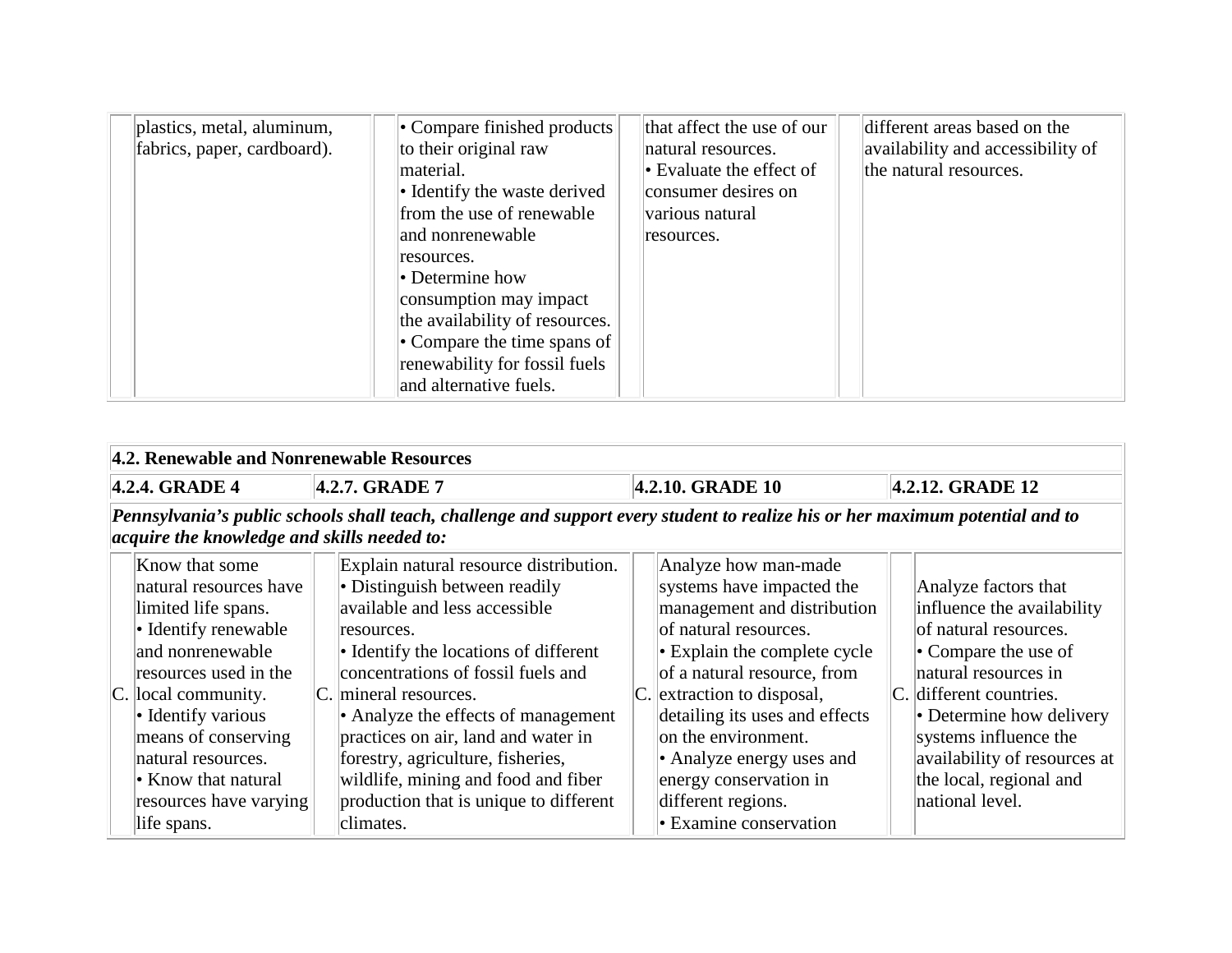| practices in different<br>countries.<br>• Analyze the costs and<br>benefits of different man-<br>made systems and how they<br>use renewable and |
|-------------------------------------------------------------------------------------------------------------------------------------------------|
| nonrenewable natural<br>resources.<br>$\bullet$ Analyze the impact of<br>information systems on                                                 |
| management and distribution<br>of natural resources.                                                                                            |

|                                                                          | 4.2. Renewable and Nonrenewable Resources                                                                                                                                                                                                                               |    |                                                                                                                                                                                                                         |                                                                                                      |                                                                                                                                                                                                                                                                                                                                                                                                                            |                                                                                       |                                                                                                                                                                                                                                                                        |  |  |
|--------------------------------------------------------------------------|-------------------------------------------------------------------------------------------------------------------------------------------------------------------------------------------------------------------------------------------------------------------------|----|-------------------------------------------------------------------------------------------------------------------------------------------------------------------------------------------------------------------------|------------------------------------------------------------------------------------------------------|----------------------------------------------------------------------------------------------------------------------------------------------------------------------------------------------------------------------------------------------------------------------------------------------------------------------------------------------------------------------------------------------------------------------------|---------------------------------------------------------------------------------------|------------------------------------------------------------------------------------------------------------------------------------------------------------------------------------------------------------------------------------------------------------------------|--|--|
| 4.2.10. GRADE 10<br>4.2.12. GRADE 12<br>4.2.7. GRADE 7<br>4.2.4. GRADE 4 |                                                                                                                                                                                                                                                                         |    |                                                                                                                                                                                                                         |                                                                                                      |                                                                                                                                                                                                                                                                                                                                                                                                                            |                                                                                       |                                                                                                                                                                                                                                                                        |  |  |
|                                                                          | acquire the knowledge and skills needed to:<br>Identify by-products<br>and their use of natural<br>resources.<br>• Understand the waste<br>stream.<br>• Identify those items<br>$\vert$ D. that can be recycled<br>and those that can not.<br>$\bullet$ Identify use of | D. | Describe the role of<br>recycling and waste<br>management.<br>• Identify materials that<br>can be recycled in the<br>community.<br>$\cdot$ Explain the process of<br>closing the loop in<br>recycling.<br>• Compare the | D.                                                                                                   | Pennsylvania's public schools shall teach, challenge and support every student to realize his or her maximum potential and to<br>Explain different management<br>alternatives involved in<br>recycling and solid waste<br>management.<br>• Analyze the manufacturing<br>process (before, during and<br>after) with consideration for<br>resource recovery.<br>• Compare various methods<br>dealing with solid waste (e.g., |                                                                                       | Evaluate solid waste management<br>practices.<br>• Examine and explain the path of a<br>recyclable material from collection<br>to waste, reuse or recycling<br>D. identifying the market forces.<br>• Understand current regulations<br>concerning recycling and solid |  |  |
|                                                                          | reusable products.<br>$\bullet$ Identify the use of<br>compost, landfills and<br>incinerators.                                                                                                                                                                          |    | decomposition rates of<br>different organic<br>materials.<br>• Describe methods that                                                                                                                                    | incineration, compost, land<br>application).<br>• Differentiate between<br>pre/post-consumer and raw |                                                                                                                                                                                                                                                                                                                                                                                                                            | waste.<br>• Research new technologies in the<br>use, reuse or recycling of materials. |                                                                                                                                                                                                                                                                        |  |  |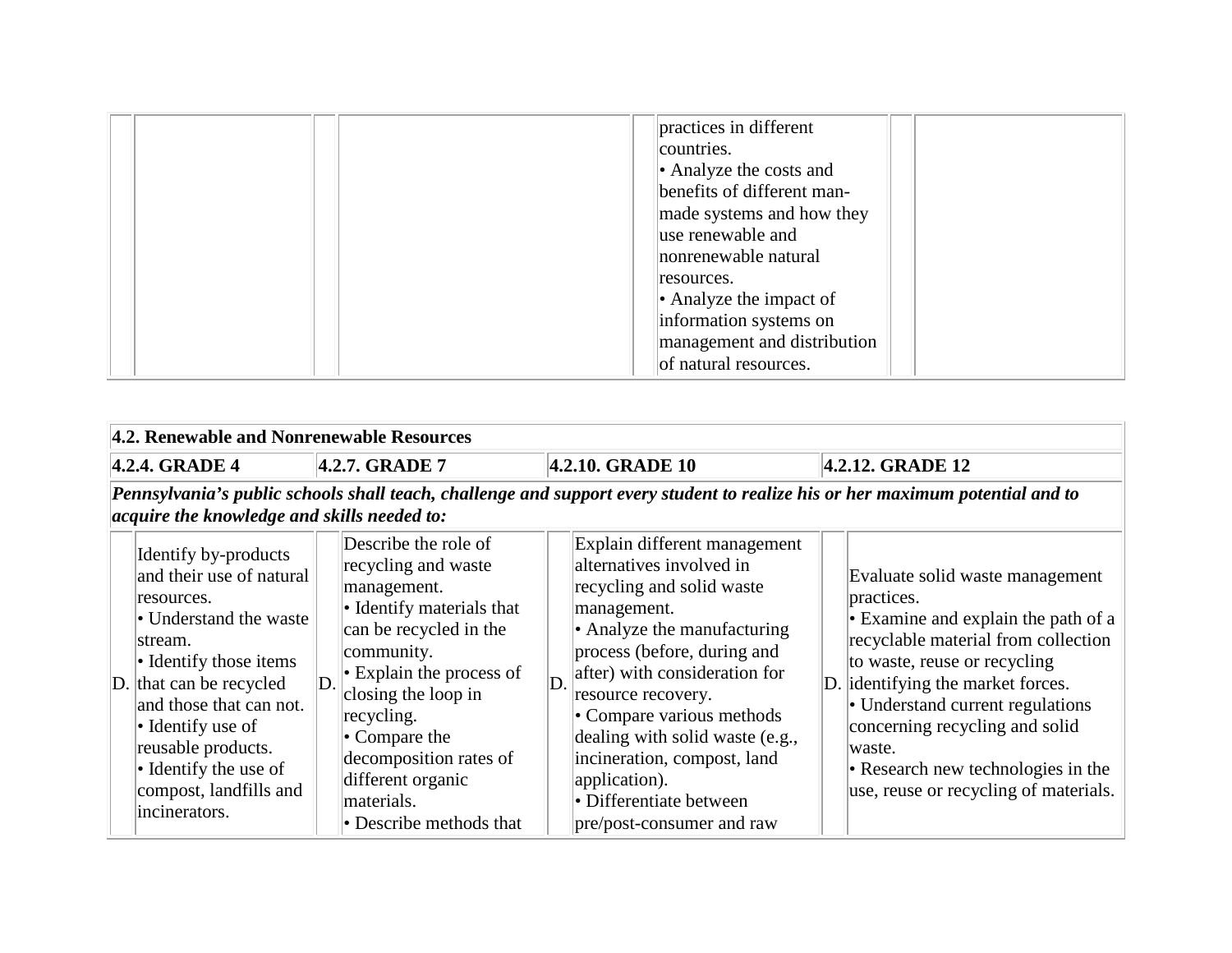$\sim$ 

|     | 4.3. Environmental Health                                                                                                                                                                                                                                                                                                                                                                                                                                         |                  |                                                                                                                                                                                                                                                                                                                                                                                                                                                      |                                                                                                                               |                                                                                                                                                                                                                                                                                                                                                                                                                                                                                            |                           |                                                                                                                                                                                                                                                                                                                                                                                                                                                                                                                                                                                         |  |  |  |
|-----|-------------------------------------------------------------------------------------------------------------------------------------------------------------------------------------------------------------------------------------------------------------------------------------------------------------------------------------------------------------------------------------------------------------------------------------------------------------------|------------------|------------------------------------------------------------------------------------------------------------------------------------------------------------------------------------------------------------------------------------------------------------------------------------------------------------------------------------------------------------------------------------------------------------------------------------------------------|-------------------------------------------------------------------------------------------------------------------------------|--------------------------------------------------------------------------------------------------------------------------------------------------------------------------------------------------------------------------------------------------------------------------------------------------------------------------------------------------------------------------------------------------------------------------------------------------------------------------------------------|---------------------------|-----------------------------------------------------------------------------------------------------------------------------------------------------------------------------------------------------------------------------------------------------------------------------------------------------------------------------------------------------------------------------------------------------------------------------------------------------------------------------------------------------------------------------------------------------------------------------------------|--|--|--|
|     | 4.3.7. GRADE 7<br>4.3.4. GRADE 4                                                                                                                                                                                                                                                                                                                                                                                                                                  | 4.3.10. GRADE 10 | 4.3.12. GRADE 12                                                                                                                                                                                                                                                                                                                                                                                                                                     |                                                                                                                               |                                                                                                                                                                                                                                                                                                                                                                                                                                                                                            |                           |                                                                                                                                                                                                                                                                                                                                                                                                                                                                                                                                                                                         |  |  |  |
|     | acquire the knowledge and skills needed to:<br>Know that plants,                                                                                                                                                                                                                                                                                                                                                                                                  |                  |                                                                                                                                                                                                                                                                                                                                                                                                                                                      | Pennsylvania's public schools shall teach, challenge and support every student to realize his or her maximum potential and to |                                                                                                                                                                                                                                                                                                                                                                                                                                                                                            | Analyze the complexity of |                                                                                                                                                                                                                                                                                                                                                                                                                                                                                                                                                                                         |  |  |  |
| IA. | animals and humans are<br>dependent on air and<br>water.<br>• Know that all living<br>things need air and<br>water to survive.<br>• Describe potentially<br>dangerous pest controls<br>used in the home.<br>$\bullet$ Identify things that<br>cause sickness when put<br>into the air, water or<br>soil.<br>• Identify different areas<br>where health can be<br>affected by air, water or<br>land pollution.<br>• Identify actions that<br>can prevent or reduce |                  | Identify environmental<br>health issues.<br>• Identify various examples<br>of long-term pollution and<br>explain their effects on<br>environmental health.<br>• Identify diseases that have<br>$\vert A \vert$ been associated with poor<br>environmental quality.<br>• Describe different types of<br>pest controls and their<br>effects on the environment.<br>• Identify alternative<br>products that can be used in<br>life to reduce pollution. | A.                                                                                                                            | Describe environmental health<br>issues.<br>• Identify the effects on human<br>health of air, water and soil<br>pollution and the possible<br>economic costs to society.<br>• Describe how indoor pollution<br>may affect human health (e.g.,<br>dust mites, fumes, cat dandruff).<br>• Explain the costs and benefits<br>of cleaning up contaminants.<br>• Explain how common<br>household cleaning products are<br>manufactured and how to<br>dispose of their by-products<br>after use. | A.                        | environmental health issues.<br>• Identify environmental health<br>issues and explain how they<br>have been addressed on a<br>worldwide level.<br>• Analyze efforts to prevent,<br>control and/or reduce pollution<br>through cost and benefit<br>analysis and risk management.<br>• Describe the impact of<br>occupational exposures as they<br>relate to environmental health<br>issues.<br>• Identify invisible pollutants<br>and explain their effects on<br>human health.<br>$\cdot$ Explain the relationship<br>between wind direction and<br>velocity as it relates to dispersal |  |  |  |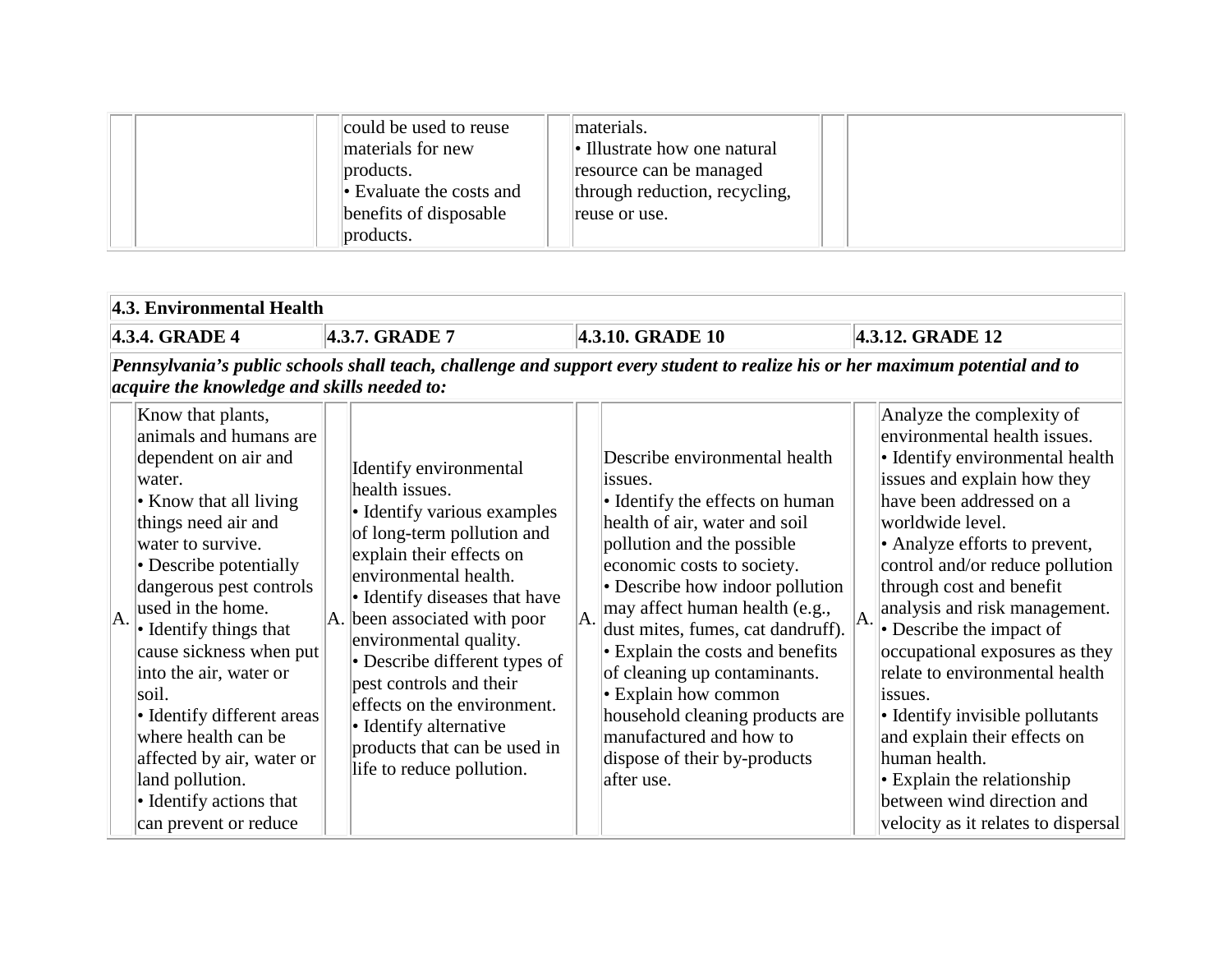| waste pollution. |  |  | and occurrence of pollutants.<br>$\cdot$ Explain the different disposal |
|------------------|--|--|-------------------------------------------------------------------------|
|                  |  |  | methods used for toxic and<br>lhazardous waste.                         |

#### **4.3. Environmental Health**

**4.3.4. GRADE 4 4.3.7. GRADE 7 4.3.10. GRADE 10 4.3.12. GRADE 12**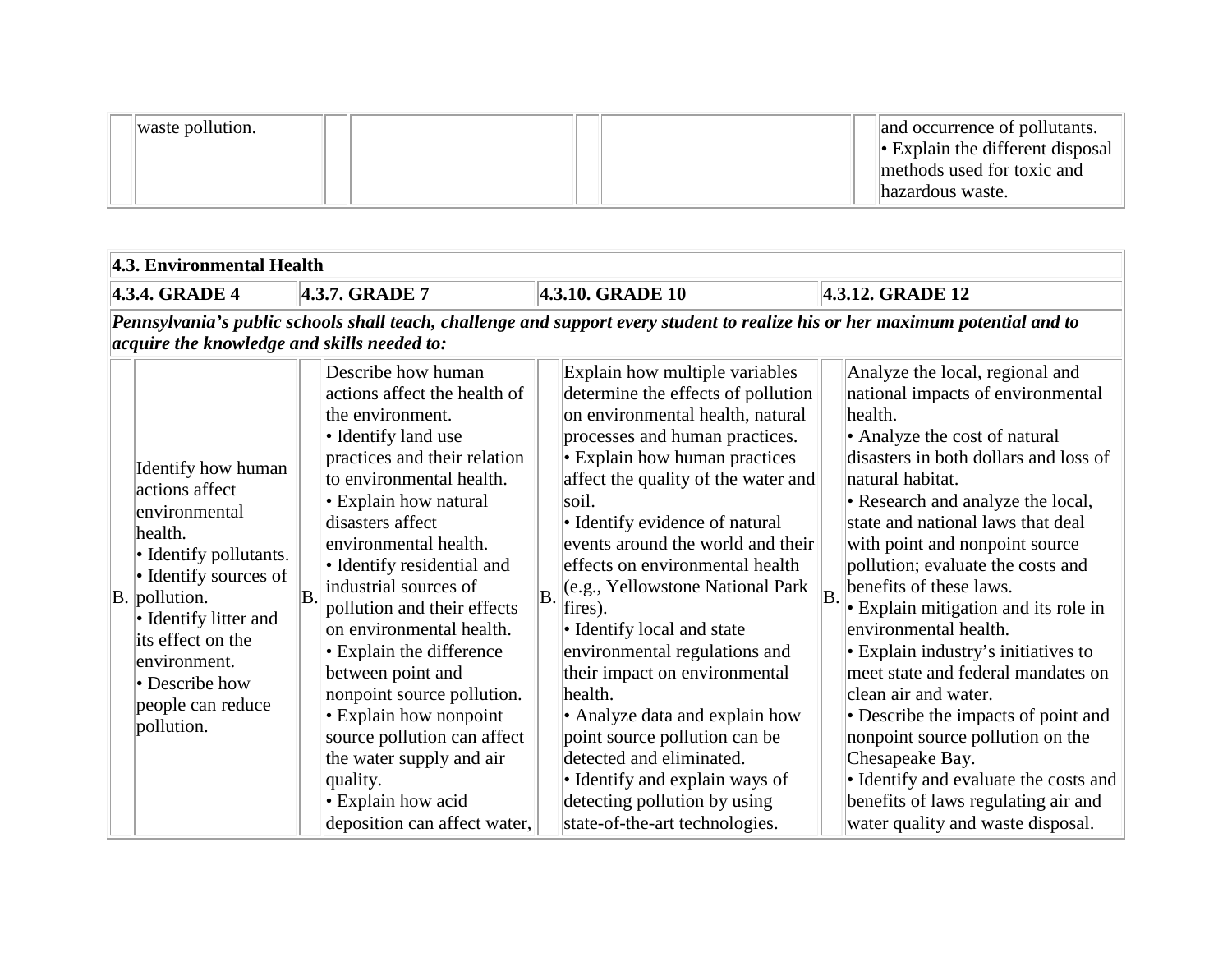| soil and air quality.<br>$\  \cdot \ ^{\bullet}$ Explain the relationship<br>between resource use,<br>reuse, recycling and |
|----------------------------------------------------------------------------------------------------------------------------|
| environmental health.                                                                                                      |

| 4.3. Environmental Health                                                                                                                                                                                                                                                                                                                    |  |                                                                                                                                                                                                                               |  |                                                                                                                                                                                                               |  |                                                                                                                                                                                                                 |  |  |
|----------------------------------------------------------------------------------------------------------------------------------------------------------------------------------------------------------------------------------------------------------------------------------------------------------------------------------------------|--|-------------------------------------------------------------------------------------------------------------------------------------------------------------------------------------------------------------------------------|--|---------------------------------------------------------------------------------------------------------------------------------------------------------------------------------------------------------------|--|-----------------------------------------------------------------------------------------------------------------------------------------------------------------------------------------------------------------|--|--|
| 4.3.7. GRADE 7<br>4.3.10. GRADE 10<br>4.3.12. GRADE 12<br>4.3.4. GRADE 4                                                                                                                                                                                                                                                                     |  |                                                                                                                                                                                                                               |  |                                                                                                                                                                                                               |  |                                                                                                                                                                                                                 |  |  |
| Pennsylvania's public schools shall teach, challenge and support every student to realize his or her maximum potential and to<br>acquire the knowledge and skills needed to:                                                                                                                                                                 |  |                                                                                                                                                                                                                               |  |                                                                                                                                                                                                               |  |                                                                                                                                                                                                                 |  |  |
| Understand that the elements of<br>natural systems are<br>interdependent.<br>• Identify some of the<br>organisms that live together in<br>an ecosystem.<br>C.  • Understand that the<br>components of a system all play<br>a part in a healthy natural<br>system.<br>• Identify the effects of a<br>healthy environment on the<br>ecosystem. |  | Explain biological diversity.<br>$\cdot$ Explain the complex,<br>interactive relationships<br>among members of an<br>ecosystem.<br>$\cdot$ Explain how diversity<br>affects ecological integrity<br>of the natural resources. |  | Explain biological<br>diversity as an indicator of<br>a healthy environment.<br>$\ $ Explain species diversity. $\ C\ $ .<br>• Analyze the effects of<br>species extinction on the<br>health of an ecosystem. |  | Analyze the need for a<br>healthy environment.<br>• Research the relationship of<br>some chronic diseases to an<br>environmental pollutant.<br>• Explain how man-made<br>systems may affect the<br>environment. |  |  |

| $\vert$ 4.4. Agriculture and Society                                                                                                                                                  |                |                  |                  |  |  |  |  |
|---------------------------------------------------------------------------------------------------------------------------------------------------------------------------------------|----------------|------------------|------------------|--|--|--|--|
| $\parallel$ 4.4.4. GRADE 4                                                                                                                                                            | 4.4.7. GRADE 7 | 4.4.10. GRADE 10 | 4.4.12. GRADE 12 |  |  |  |  |
| Pennsylvania's public schools shall teach, challenge and support every student to realize his or her maximum potential and to<br>$\alpha$ acquire the knowledge and skills needed to: |                |                  |                  |  |  |  |  |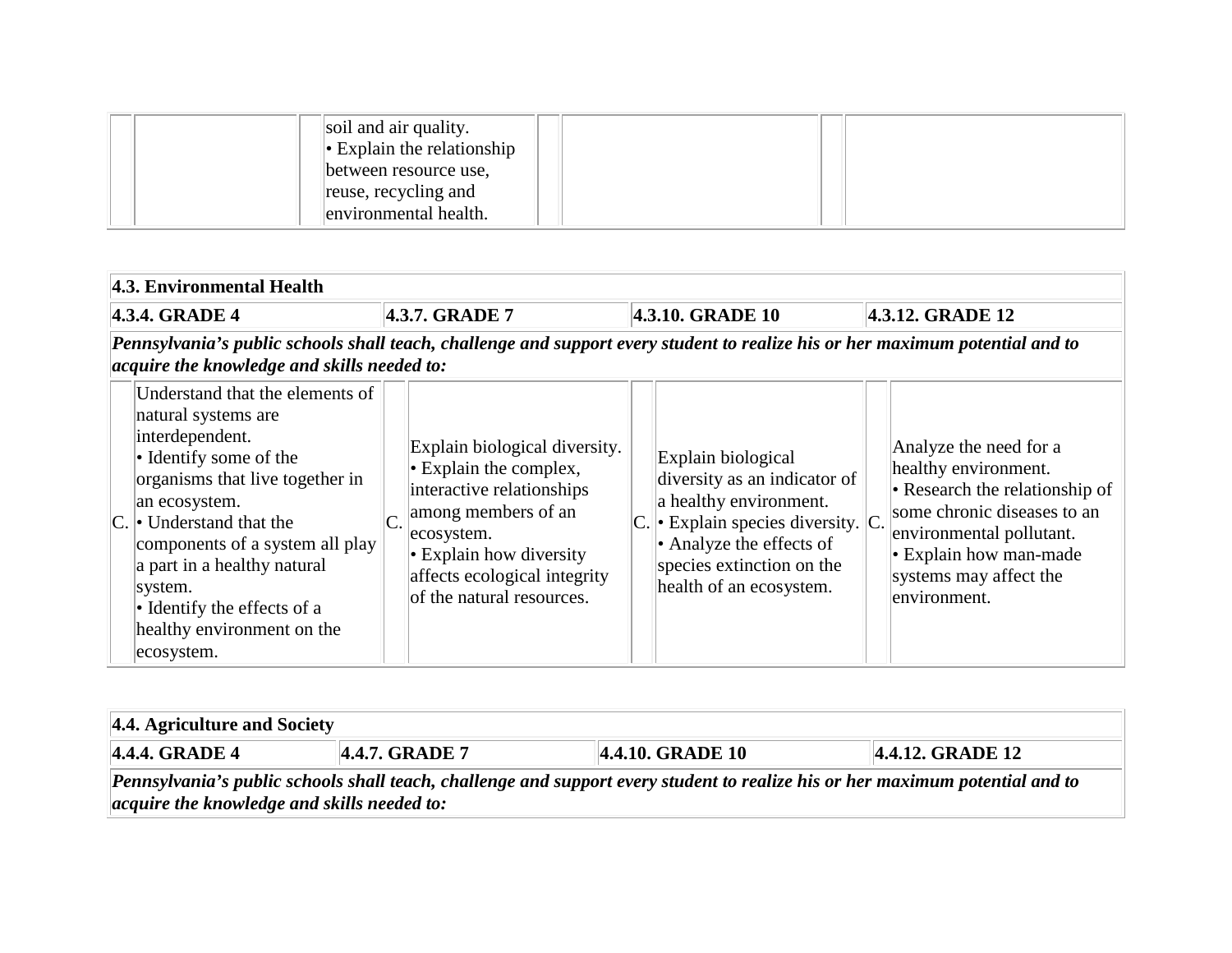|  | Know the importance of<br>agriculture to humans.<br>• Identify people's basic<br>needs.<br>$\cdot$ Explain the influence of<br>$\vert A. \vert$ agriculture on food,<br>clothing, shelter and<br>culture from one area to<br>another.<br>• Know how people<br>depend on agriculture. |  | Explain society's standard of<br>living in relation to<br>agriculture.<br>• Compare and contrast<br>agricultural changes that have<br>been made to meet society's<br>needs.<br>• Compare and contrast how<br>animals and plants affect<br>agricultural systems.<br>$\ A.\ $ Compare several<br>technological advancements<br>and their effect(s) on the<br>historical growth of<br>agriculture.<br>• Compare different<br>environmental conditions<br>related to agricultural<br>production, cost and quality<br>of the product. | A. | Describe the importance of<br>agriculture to society.<br>• Identify the major cash crops<br>of Pennsylvania.<br>• Identify what percentage of<br>the United States' population is<br>involved in the food and fiber<br>industry.<br>• Compare and contrast the<br>influence of agriculture on a<br>nation's culture, standard of<br>living and foreign trade.<br>• Identify laws that affect<br>conservation and management<br>of food and fiber production in<br>the local area and analyze their<br>impact.<br>• Compare a contemporary<br>economic issue in agriculture to<br>its historical origin. |  | Analyze the management<br>practices in the agriculture<br>business.<br>• Define the components of<br>an agriculture system that<br>would result in a minimal<br>waste of resources.<br>• Identify the diversity in<br>crop production and analyze<br>the advantages and<br>disadvantages of such<br>diversity.<br>$\left\  A. \right\ $ Research and analyze<br>environmental practices<br>related to agricultural<br>systems.<br>• Analyze the effects of<br>agricultural practices on the<br>economy.<br>• Analyze the impact of<br>nutrient management laws<br>on Pennsylvania agriculture.<br>$\cdot$ Assess the role of<br>agriculture cooperatives. |
|--|--------------------------------------------------------------------------------------------------------------------------------------------------------------------------------------------------------------------------------------------------------------------------------------|--|----------------------------------------------------------------------------------------------------------------------------------------------------------------------------------------------------------------------------------------------------------------------------------------------------------------------------------------------------------------------------------------------------------------------------------------------------------------------------------------------------------------------------------|----|---------------------------------------------------------------------------------------------------------------------------------------------------------------------------------------------------------------------------------------------------------------------------------------------------------------------------------------------------------------------------------------------------------------------------------------------------------------------------------------------------------------------------------------------------------------------------------------------------------|--|-----------------------------------------------------------------------------------------------------------------------------------------------------------------------------------------------------------------------------------------------------------------------------------------------------------------------------------------------------------------------------------------------------------------------------------------------------------------------------------------------------------------------------------------------------------------------------------------------------------------------------------------------------------|
|--|--------------------------------------------------------------------------------------------------------------------------------------------------------------------------------------------------------------------------------------------------------------------------------------|--|----------------------------------------------------------------------------------------------------------------------------------------------------------------------------------------------------------------------------------------------------------------------------------------------------------------------------------------------------------------------------------------------------------------------------------------------------------------------------------------------------------------------------------|----|---------------------------------------------------------------------------------------------------------------------------------------------------------------------------------------------------------------------------------------------------------------------------------------------------------------------------------------------------------------------------------------------------------------------------------------------------------------------------------------------------------------------------------------------------------------------------------------------------------|--|-----------------------------------------------------------------------------------------------------------------------------------------------------------------------------------------------------------------------------------------------------------------------------------------------------------------------------------------------------------------------------------------------------------------------------------------------------------------------------------------------------------------------------------------------------------------------------------------------------------------------------------------------------------|

| 4.4. Agriculture and Society                                                                                                                                                 |  |                                                            |  |                                                                               |  |                                                                                 |  |
|------------------------------------------------------------------------------------------------------------------------------------------------------------------------------|--|------------------------------------------------------------|--|-------------------------------------------------------------------------------|--|---------------------------------------------------------------------------------|--|
| 4.4.4. GRADE 4<br>4.4.10. GRADE 10<br>4.4.7. GRADE 7<br>4.4.12. GRADE 12                                                                                                     |  |                                                            |  |                                                                               |  |                                                                                 |  |
| Pennsylvania's public schools shall teach, challenge and support every student to realize his or her maximum potential and to<br>acquire the knowledge and skills needed to: |  |                                                            |  |                                                                               |  |                                                                                 |  |
| $\left  \text{B} \right $ Identify the role of the sciences in Pennsylvania                                                                                                  |  | Investigate how agricultural<br>science has recognized the |  | $\parallel$ <sub>B</sub> . Assess the influence of<br>agricultural science on |  | Describe how agricultural<br>$\left \mathbf{B}\right $ . science has influenced |  |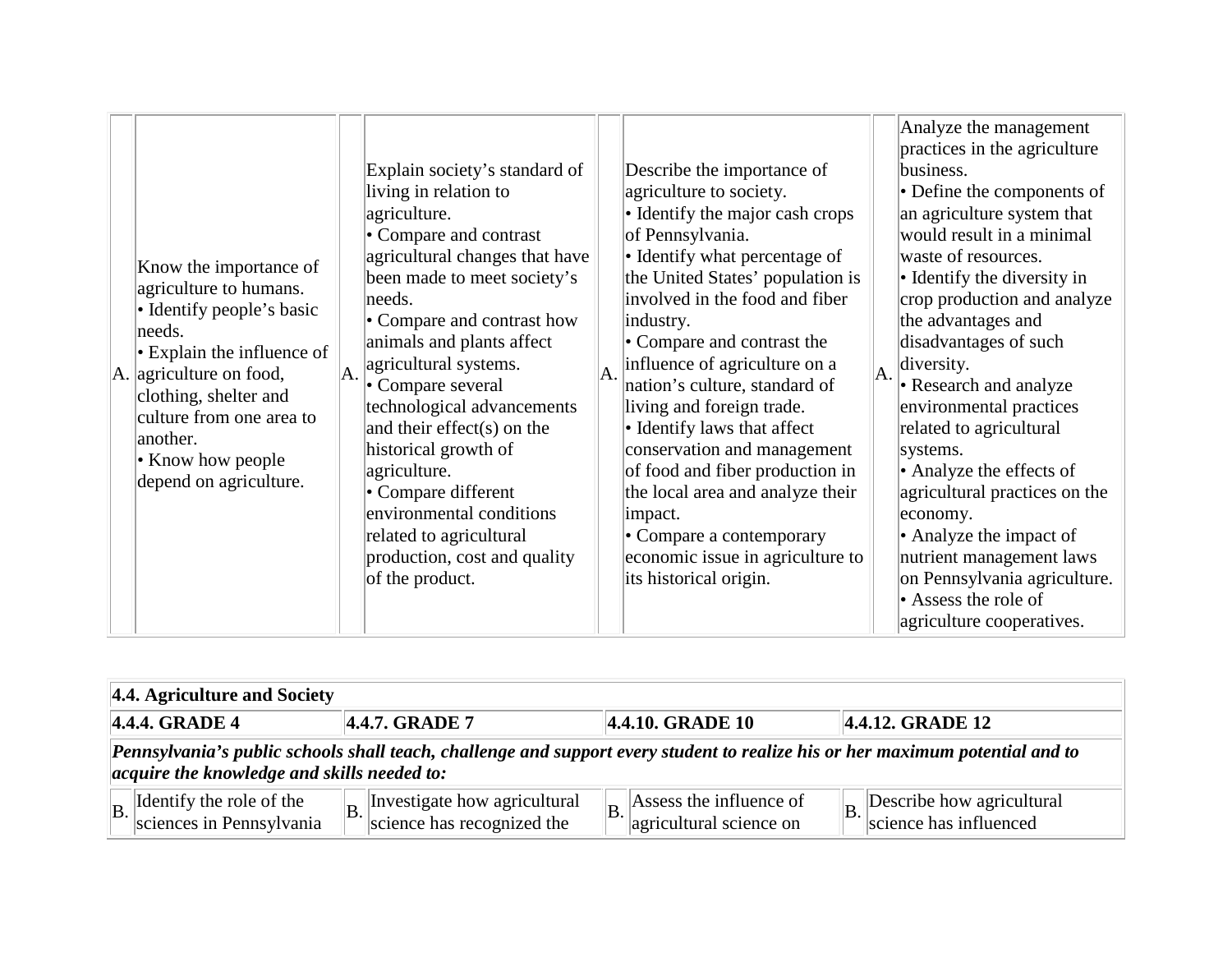| agriculture.<br>• Identify common animals<br>found on Pennsylvania<br>farms.<br>• Identify common plants<br>found on Pennsylvania<br>farms.<br>$\bullet$ Identify the parts of<br>important agricultural<br>related plants (i.e., corn,<br>soybeans, barley).<br>• Identify a fiber product<br>from Pennsylvania farms. | various soil types found in<br>Pennsylvania.<br>$\cdot$ Explain the importance of<br>particle sizes in different soil<br>types.<br>• Determine how water has<br>influenced the development of<br>Pennsylvania soil types.<br>• Investigate how soil types<br>have influenced the plant<br>types used on Pennsylvania<br>farms<br>• Analyze how soil types and<br>geographic regions have<br>impacted the profitability of<br>Pennsylvania farms. | farming practices.<br>• Compare the practices of<br>no-till farming to<br>traditional soil preparation<br>(e.g., plow, disc).<br>• Analyze and explain the<br>various practices of<br>nutrient management on<br>the farm.<br>• Analyze and explain how<br>farm efficiencies have<br>changed human nutrition. | biotechnology.<br>• Investigate how bioengineered<br>crops may influence the food<br>supply.<br>• Analyze the use of specific<br>bacteria for the control of<br>agricultural pests.<br>$\bullet$ Evaluate the use of feed<br>additives in shifting metabolism<br>to increase muscle mass and<br>reduce fat in farm animals. |
|-------------------------------------------------------------------------------------------------------------------------------------------------------------------------------------------------------------------------------------------------------------------------------------------------------------------------|--------------------------------------------------------------------------------------------------------------------------------------------------------------------------------------------------------------------------------------------------------------------------------------------------------------------------------------------------------------------------------------------------------------------------------------------------|--------------------------------------------------------------------------------------------------------------------------------------------------------------------------------------------------------------------------------------------------------------------------------------------------------------|-----------------------------------------------------------------------------------------------------------------------------------------------------------------------------------------------------------------------------------------------------------------------------------------------------------------------------|
|-------------------------------------------------------------------------------------------------------------------------------------------------------------------------------------------------------------------------------------------------------------------------------------------------------------------------|--------------------------------------------------------------------------------------------------------------------------------------------------------------------------------------------------------------------------------------------------------------------------------------------------------------------------------------------------------------------------------------------------------------------------------------------------|--------------------------------------------------------------------------------------------------------------------------------------------------------------------------------------------------------------------------------------------------------------------------------------------------------------|-----------------------------------------------------------------------------------------------------------------------------------------------------------------------------------------------------------------------------------------------------------------------------------------------------------------------------|

| 4.4. Agriculture and Society                                                                                                                                                                                                          |  |                                                                                                                                                                                                                                                            |    |                                                                                                                                                                                                                                                                                                                                                       |  |                                                                                                                                                                                                                                                                           |  |
|---------------------------------------------------------------------------------------------------------------------------------------------------------------------------------------------------------------------------------------|--|------------------------------------------------------------------------------------------------------------------------------------------------------------------------------------------------------------------------------------------------------------|----|-------------------------------------------------------------------------------------------------------------------------------------------------------------------------------------------------------------------------------------------------------------------------------------------------------------------------------------------------------|--|---------------------------------------------------------------------------------------------------------------------------------------------------------------------------------------------------------------------------------------------------------------------------|--|
| 4.4.10. GRADE 10<br>4.4.4. GRADE 4<br>4.4.7. GRADE 7<br>4.4.12. GRADE 12                                                                                                                                                              |  |                                                                                                                                                                                                                                                            |    |                                                                                                                                                                                                                                                                                                                                                       |  |                                                                                                                                                                                                                                                                           |  |
| Pennsylvania's public schools shall teach, challenge and support every student to realize his or her maximum potential and to<br>acquire the knowledge and skills needed to:                                                          |  |                                                                                                                                                                                                                                                            |    |                                                                                                                                                                                                                                                                                                                                                       |  |                                                                                                                                                                                                                                                                           |  |
| Know that food and<br>fiber originate from<br>plants and animals.<br>$\bullet$ Define and identify<br>food and fiber.<br>• Identify what plants<br>and animals need to<br>grow.<br>• Identify agricultural<br>products that are local |  | Explain agricultural<br>systems' use of natural<br>and human resources.<br>• Analyze the needs of<br>plants and animals as<br>they relate to climate<br>and soil conditions.<br>• Identify the plants and<br>animals that can be<br>raised in the area and | C. | Explain the functions of the<br>components of the food and fiber<br>system.<br>• Compare and analyze growing<br>conditions in the United States to<br>determine which plants and animals<br>are most suitable to each region.<br>• Compare the management practices<br>needed for a commodity ( <i>i.e.</i> ,<br>production, processing, research and |  | Analyze and research the<br>social, political and economic<br>factors that affect agricultural<br>systems.<br>• Analyze the costs and<br>benefits associated with<br>agriculture practices and how<br>they affect economic and<br>human needs.<br>• Analyze the costs and |  |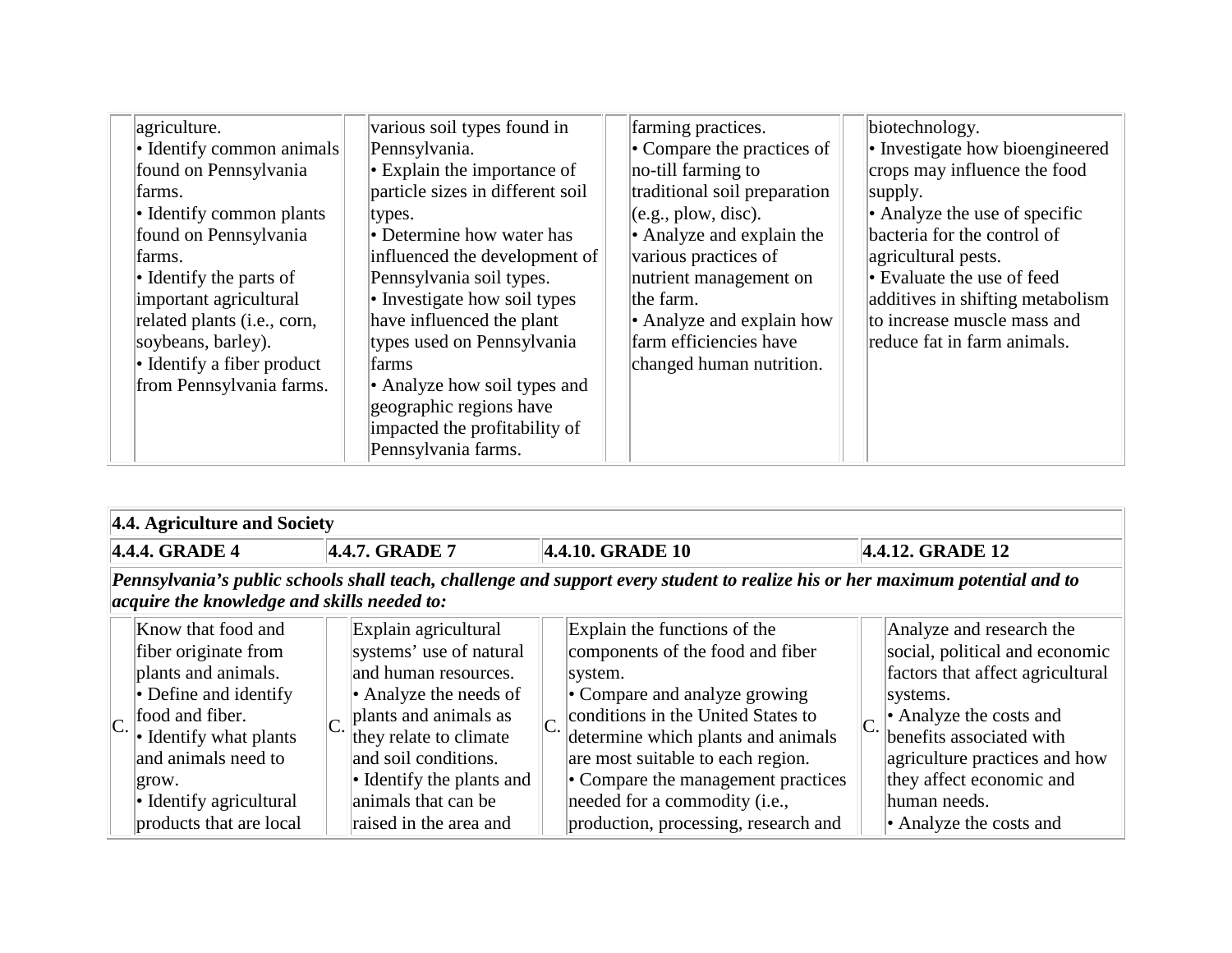| and regional.<br>• Identify an agricultural<br>product based on its<br>origin.<br>• Describe several<br>products and tell their<br>origins.<br>• Describe the journey<br>of a local agricultural<br>product from production<br>to the consumer. | explain why.<br>• Identify natural<br>resources necessary for<br>agricultural systems.<br>• Compare the need for<br>crop production to the<br>need for animal<br>production.<br>• Define issues<br>associated with food<br>and fiber production. | development, marketing, distribution<br>and regulations).<br>• Identify a commodity, its origin and<br>its steps of production.<br>• Compare and analyze the cost of a<br>commodity to its production cost.<br>• Identify and describe how food<br>safety issues have impacted<br>production in agriculture. | benefits of agriculture research<br>practices in society.<br>$\  \cdot \ $ Research the use of by-<br>products that are the results of<br>agriculture production (e.g.,<br>manure handling, bird<br>feathers). |
|-------------------------------------------------------------------------------------------------------------------------------------------------------------------------------------------------------------------------------------------------|--------------------------------------------------------------------------------------------------------------------------------------------------------------------------------------------------------------------------------------------------|--------------------------------------------------------------------------------------------------------------------------------------------------------------------------------------------------------------------------------------------------------------------------------------------------------------|----------------------------------------------------------------------------------------------------------------------------------------------------------------------------------------------------------------|
|-------------------------------------------------------------------------------------------------------------------------------------------------------------------------------------------------------------------------------------------------|--------------------------------------------------------------------------------------------------------------------------------------------------------------------------------------------------------------------------------------------------|--------------------------------------------------------------------------------------------------------------------------------------------------------------------------------------------------------------------------------------------------------------------------------------------------------------|----------------------------------------------------------------------------------------------------------------------------------------------------------------------------------------------------------------|

| 4.4. Agriculture and Society                                                                                                                                                                                                                                                                                                            |    |                                                                                                                                                                                                                                                                       |               |                                                                                                                                                                                                                                                                                                                                                                      |  |                                                                                                                                                                                                                                                                                                                                              |  |  |
|-----------------------------------------------------------------------------------------------------------------------------------------------------------------------------------------------------------------------------------------------------------------------------------------------------------------------------------------|----|-----------------------------------------------------------------------------------------------------------------------------------------------------------------------------------------------------------------------------------------------------------------------|---------------|----------------------------------------------------------------------------------------------------------------------------------------------------------------------------------------------------------------------------------------------------------------------------------------------------------------------------------------------------------------------|--|----------------------------------------------------------------------------------------------------------------------------------------------------------------------------------------------------------------------------------------------------------------------------------------------------------------------------------------------|--|--|
| 4.4.4. GRADE 4                                                                                                                                                                                                                                                                                                                          |    | 4.4.7. GRADE 7                                                                                                                                                                                                                                                        |               | 4.4.10. GRADE 10                                                                                                                                                                                                                                                                                                                                                     |  | 4.4.12. GRADE 12                                                                                                                                                                                                                                                                                                                             |  |  |
| Pennsylvania's public schools shall teach, challenge and support every student to realize his or her maximum potential and to<br>acquire the knowledge and skills needed to:                                                                                                                                                            |    |                                                                                                                                                                                                                                                                       |               |                                                                                                                                                                                                                                                                                                                                                                      |  |                                                                                                                                                                                                                                                                                                                                              |  |  |
| Identify technology and<br>energy use associated<br>with agriculture.<br>• Identify the various<br>tools and machinery<br>necessary for farming.<br>$\bullet$ Identify the types of<br>D.<br>energy used in<br>producing food and<br>fiber.<br>• Identify tools and<br>machinery used in the<br>production of<br>agricultural products. | D. | Explain the<br>improvement of<br>agricultural production<br>through technology.<br>$\cdot$ Compare the<br>technologies that have<br>advanced agricultural<br>production.<br>$\cdot$ Explain how energy<br>sources have changed to<br>meet agricultural<br>technology. | $\mathbb{D}.$ | Analyze the efforts of increased<br>efficiency in agriculture through<br>technology.<br>• Compare various technological<br>advancements and analyze each<br>for its contribution toward labor<br>and cost efficiency.<br>• Compare the current market<br>value of both natural and<br>alternative energy sources<br>involved in the production of food<br>and fiber. |  | Analyze research and<br>development activities as they<br>relate to agriculture.<br>• Analyze the role of research,<br>development and technology as it<br>D. relates to the food and fiber<br>system.<br>• Research and analyze energy<br>sources used and/or generated by<br>producing, processing and<br>marketing agricultural products. |  |  |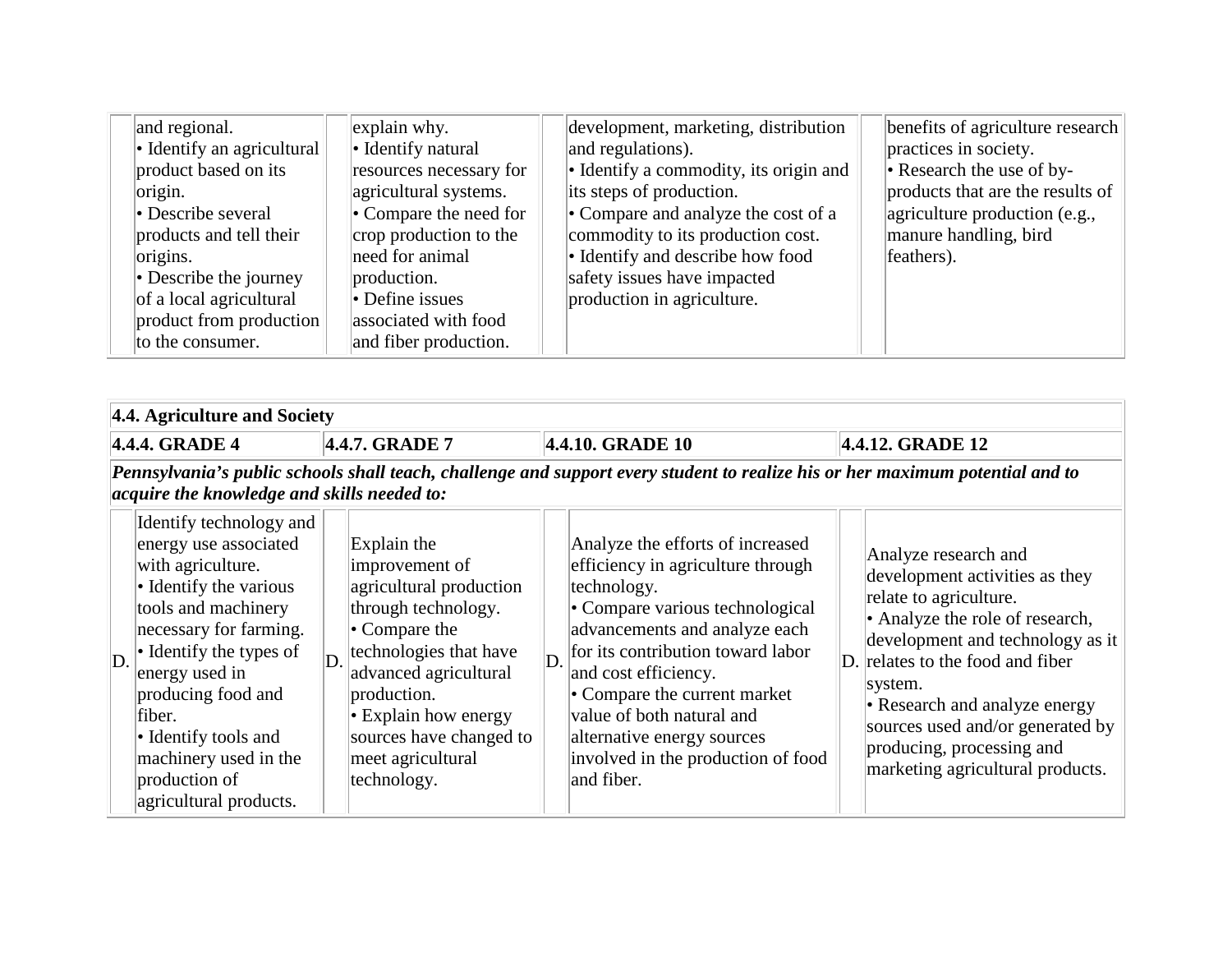**4.5. Integrated Pest Management**

**4.5.4. GRADE 4 4.5.7. GRADE 7 4.5.10. GRADE 10 4.5.12. GRADE 12**

|     |                                                                                              |                                                                                                                                                           |     |                                                                                                                                                            |     | Research integrated pest                                                                                                                                                                           |
|-----|----------------------------------------------------------------------------------------------|-----------------------------------------------------------------------------------------------------------------------------------------------------------|-----|------------------------------------------------------------------------------------------------------------------------------------------------------------|-----|----------------------------------------------------------------------------------------------------------------------------------------------------------------------------------------------------|
|     | Know types of<br>pests.<br>$\bullet$ Identify<br>classifications of<br>pests.                | Explain benefits and harmful<br>effects of pests.<br>• Identify different examples of<br>pests and explain the beneficial                                 |     | Identify similar classifications of<br>pests that may or may not have<br>similar effects on different<br>regions.<br>• Identify environmental              |     | management systems.<br>• Analyze the threshold limits of<br>pests and the need for<br>intervention in a managed<br>environment.<br>• Research the types of                                         |
| IA. | $\bullet$ Identify and<br>categorize pests.<br>• Know how pests<br>fit into a food<br>chain. | A. or harmful effects of each.<br>• Identify several locations<br>where pests can be found and<br>compare the effects the pests<br>have on each location. | IA. | $leftect(s)$ of pests on different<br>regions of the world.<br>• Identify introduced species that<br>are classified as pests in their<br>new environments. | IA. | germicides and analyze their<br>effects on homes, industry,<br>hospitals and institutions.<br>• Design and explain an<br>integrated pest management plan<br>that uses a range of pest<br>controls. |

|                                                                                                                                                                              | 4.5. Integrated Pest Management                                                                                                                               |  |                                                                                                                                                                                                                          |  |                                                                                                                                                                                                                         |  |                                                                                                                                                                                                                |  |  |
|------------------------------------------------------------------------------------------------------------------------------------------------------------------------------|---------------------------------------------------------------------------------------------------------------------------------------------------------------|--|--------------------------------------------------------------------------------------------------------------------------------------------------------------------------------------------------------------------------|--|-------------------------------------------------------------------------------------------------------------------------------------------------------------------------------------------------------------------------|--|----------------------------------------------------------------------------------------------------------------------------------------------------------------------------------------------------------------|--|--|
|                                                                                                                                                                              | 4.5.4. GRADE 4                                                                                                                                                |  | 4.5.7. GRADE 7                                                                                                                                                                                                           |  | 4.5.10. GRADE 10                                                                                                                                                                                                        |  | 4.5.12. GRADE 12                                                                                                                                                                                               |  |  |
| Pennsylvania's public schools shall teach, challenge and support every student to realize his or her maximum potential and to<br>acquire the knowledge and skills needed to: |                                                                                                                                                               |  |                                                                                                                                                                                                                          |  |                                                                                                                                                                                                                         |  |                                                                                                                                                                                                                |  |  |
|                                                                                                                                                                              | Explain pest control.<br>• Know reasons why<br>people control pests.<br>$ B $ Identify different<br>methods for<br>controlling specific<br>pests in the home, |  | Explain how pest management<br>affects the environment.<br>$\cdot$ Explain issues related to<br>B. integrated pest management<br>including biological<br>technology, resistant varieties,<br>chemical practices, medical |  | Analyze health benefits and risks<br>associated with integrated pest<br>management.<br>$ B $ Identify the health risks<br>associated with chemicals used in<br>common pesticides.<br>• Assess various levels of control |  | Research and analyze integrated<br>pest management practices<br>globally.<br>$ B $ Research worldwide integrated<br>pest management systems and<br>evaluate the level of impact.<br>• Research and analyze the |  |  |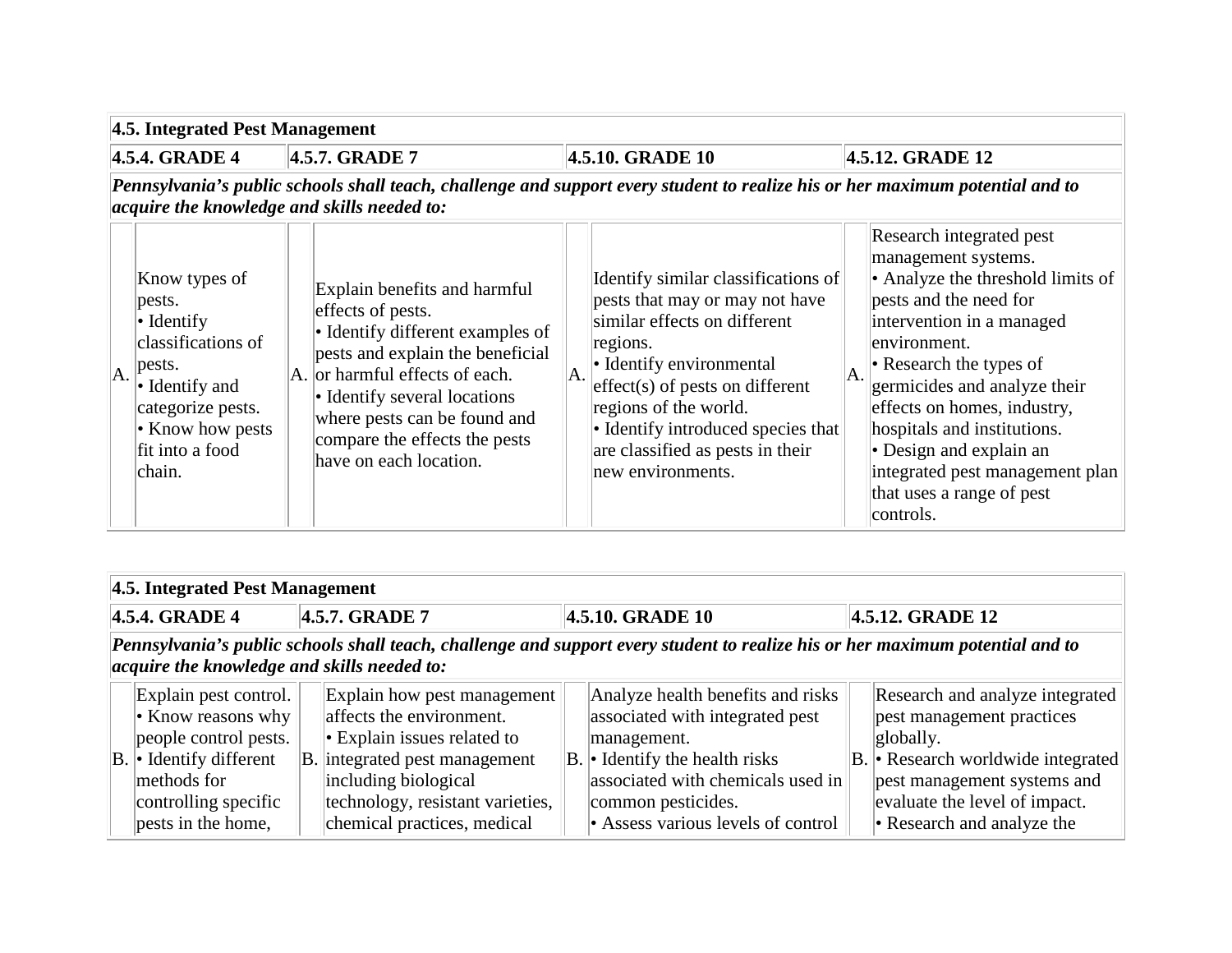| school and<br>community.<br>• Identify chemical<br>labels (e.g., caution,<br>poison, warning). | technology and monitoring<br>techniques.<br>• Describe how integrated pest<br>management and related<br>technology impact human<br>activities.<br>• Identify issues related to<br>integrated pest management<br>that affect the environment. | within different integrated pest<br>management practices including<br>increased immunity to pesticides,<br>food safety, sterilization, nutrient<br>management and weed control. | international regulations that<br>exist related to integrated pest<br>management.<br>$\cdot$ Explain the complexities<br>associated with moving from<br>one level of control to the next<br>with different integrated pest<br>management practices and<br>compare the related costs of<br>each system. |
|------------------------------------------------------------------------------------------------|----------------------------------------------------------------------------------------------------------------------------------------------------------------------------------------------------------------------------------------------|---------------------------------------------------------------------------------------------------------------------------------------------------------------------------------|--------------------------------------------------------------------------------------------------------------------------------------------------------------------------------------------------------------------------------------------------------------------------------------------------------|
|------------------------------------------------------------------------------------------------|----------------------------------------------------------------------------------------------------------------------------------------------------------------------------------------------------------------------------------------------|---------------------------------------------------------------------------------------------------------------------------------------------------------------------------------|--------------------------------------------------------------------------------------------------------------------------------------------------------------------------------------------------------------------------------------------------------------------------------------------------------|

|    | 4.5. Integrated Pest Management                                                                                                                                                                                     |    |                                                                                                                                                                                                                                                                                                                                                                                  |                  |                                                                                                                                                                                                                                                                                                                                                                                         |     |                                                                                                                                                                                                                                                                                                                                                                                                                                                                                    |  |
|----|---------------------------------------------------------------------------------------------------------------------------------------------------------------------------------------------------------------------|----|----------------------------------------------------------------------------------------------------------------------------------------------------------------------------------------------------------------------------------------------------------------------------------------------------------------------------------------------------------------------------------|------------------|-----------------------------------------------------------------------------------------------------------------------------------------------------------------------------------------------------------------------------------------------------------------------------------------------------------------------------------------------------------------------------------------|-----|------------------------------------------------------------------------------------------------------------------------------------------------------------------------------------------------------------------------------------------------------------------------------------------------------------------------------------------------------------------------------------------------------------------------------------------------------------------------------------|--|
|    | 4.5.4. GRADE 4                                                                                                                                                                                                      |    | 4.5.7. GRADE 7                                                                                                                                                                                                                                                                                                                                                                   | 4.5.10. GRADE 10 |                                                                                                                                                                                                                                                                                                                                                                                         |     | 4.5.12. GRADE 12                                                                                                                                                                                                                                                                                                                                                                                                                                                                   |  |
|    | Pennsylvania's public schools shall teach, challenge and support every student to realize his or her maximum potential and to<br>acquire the knowledge and skills needed to:                                        |    |                                                                                                                                                                                                                                                                                                                                                                                  |                  |                                                                                                                                                                                                                                                                                                                                                                                         |     |                                                                                                                                                                                                                                                                                                                                                                                                                                                                                    |  |
| C. | Understand society's<br>need for integrated<br>pest management.<br>• Identify integrated<br>pest management<br>practices in the home.<br>• Identify integrated<br>pest management<br>practices outside the<br>home. | C. | Explain various integrated<br>pest management practices<br>used in society.<br>• Compare and contrast<br>integrated pest management<br>monitoring methods utilized<br>in different community<br>settings.<br>• Compare integrated pest<br>management to past<br>practices.<br>• Compare and analyze the<br>long-term effects of using<br>integrated pest management<br>products. |                  | Determine the effects of<br>integrated pest management<br>practices on society over time.<br>• Analyze the risks to the<br>environment and society<br>associated with alternative<br>C. practices used in integrated pest<br>management.<br>• Analyze the benefits to the<br>environment and society<br>associated with alternative<br>practices used in integrated pest<br>management. | IC. | Analyze the historical<br>significance of integrated pest<br>management on society.<br>$\cdot$ Explain the dynamics of<br>integrated pest management<br>practices and their relative effects<br>upon society.<br>• Identify historic events affecting<br>integrated pest management and<br>cite the practices used (e.g., avian<br>flu, bubonic plague, potato<br>blight).<br>• Research and analyze the long-<br>term effects of pest management<br>practices on the environment. |  |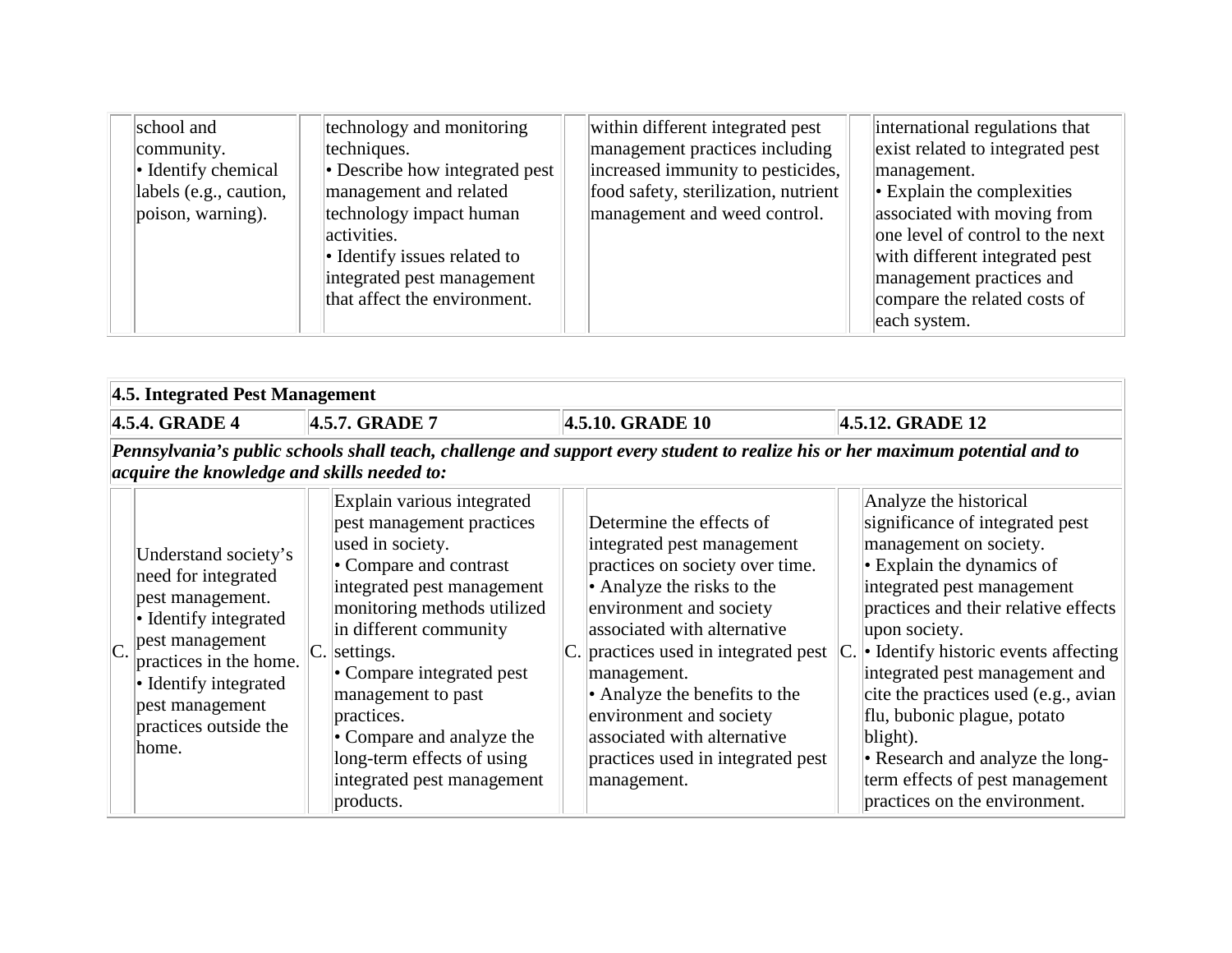**4.6. Ecosystems and their Interactions**

**4.6.4. GRADE 4 4.6.7. GRADE 7 4.6.10. GRADE 10 4.6.12. GRADE 12**

| Understand that living things<br>are dependent on nonliving<br>things in the environment for<br>survival.<br>• Identify and categorize<br>living and nonliving things.<br>• Describe the basic needs of<br>an organism.<br>• Identify basic needs of a<br>plant and an animal and<br>explain how their needs are<br>met.<br>• Identify plants and animals<br>with their habitat and food<br>sources.<br>• Identify environmental<br>variables that affect plant<br>growth.<br>• Describe how animals<br>interact with plants to meet<br>their needs for shelter.<br>• Describe how certain<br>insects interact with soil for<br>their needs.<br>• Understand the components<br>of a food chain. | A. | Explain the flows of energy and<br>matter from organism to<br>organism within an ecosystem.<br>• Identify and explain the<br>characteristics of biotic and<br>abiotic.<br>• Describe and explain the<br>adaptations of plants and<br>animals to their environment.<br>• Demonstrate the dependency<br>of living components in the<br>ecosystem on the nonliving<br>components.<br>• Explain energy flow through a<br>food web.<br>• Explain the importance of the<br>predator/prey relationship and<br>how it maintains the balances<br>within ecosystems.<br>• Understand limiting factors<br>and predict their effects on an<br>organism. | A. | Explain the biotic and<br>abiotic components of an<br>ecosystem and their<br>interaction.<br>• Identify the major biomes<br>and explain their<br>similarities and<br>differences.<br>• Compare and contrast the<br>interactions of biotic and<br>abiotic components in an<br>ecosystem.<br>• Analyze the effects of<br>abiotic factors on specific<br>ecosystems.<br>$\bullet$ Describe how the<br>availability of resources<br>affects organisms in an<br>ecosystem.<br>• Explain energy flow in a<br>food chain through an<br>energy pyramid.<br>• Evaluate the efficiency of<br>energy flow in a food<br>chain.<br>$\cdot$ Explain the concept of<br>carrying capacity in an | Analyze the<br>interdependence of an<br>ecosystem.<br>• Analyze the relationships<br>among components of an<br>ecosystem.<br>• Evaluate the efficiency of<br>energy flow within an<br>ecosystem.<br>• Explain limiting factors<br>A. and their impact on carrying<br>capacity.<br>• Understand how biological<br>diversity impacts the<br>stability of an ecosystem.<br>• Analyze the positive or<br>negative impacts of outside<br>influences on an ecosystem.<br>• Analyze how different<br>land use practices can affect<br>the quality of soils. |
|-------------------------------------------------------------------------------------------------------------------------------------------------------------------------------------------------------------------------------------------------------------------------------------------------------------------------------------------------------------------------------------------------------------------------------------------------------------------------------------------------------------------------------------------------------------------------------------------------------------------------------------------------------------------------------------------------|----|---------------------------------------------------------------------------------------------------------------------------------------------------------------------------------------------------------------------------------------------------------------------------------------------------------------------------------------------------------------------------------------------------------------------------------------------------------------------------------------------------------------------------------------------------------------------------------------------------------------------------------------------|----|---------------------------------------------------------------------------------------------------------------------------------------------------------------------------------------------------------------------------------------------------------------------------------------------------------------------------------------------------------------------------------------------------------------------------------------------------------------------------------------------------------------------------------------------------------------------------------------------------------------------------------------------------------------------------------|------------------------------------------------------------------------------------------------------------------------------------------------------------------------------------------------------------------------------------------------------------------------------------------------------------------------------------------------------------------------------------------------------------------------------------------------------------------------------------------------------------------------------------------------------|
|                                                                                                                                                                                                                                                                                                                                                                                                                                                                                                                                                                                                                                                                                                 |    |                                                                                                                                                                                                                                                                                                                                                                                                                                                                                                                                                                                                                                             |    | ecosystem.                                                                                                                                                                                                                                                                                                                                                                                                                                                                                                                                                                                                                                                                      |                                                                                                                                                                                                                                                                                                                                                                                                                                                                                                                                                      |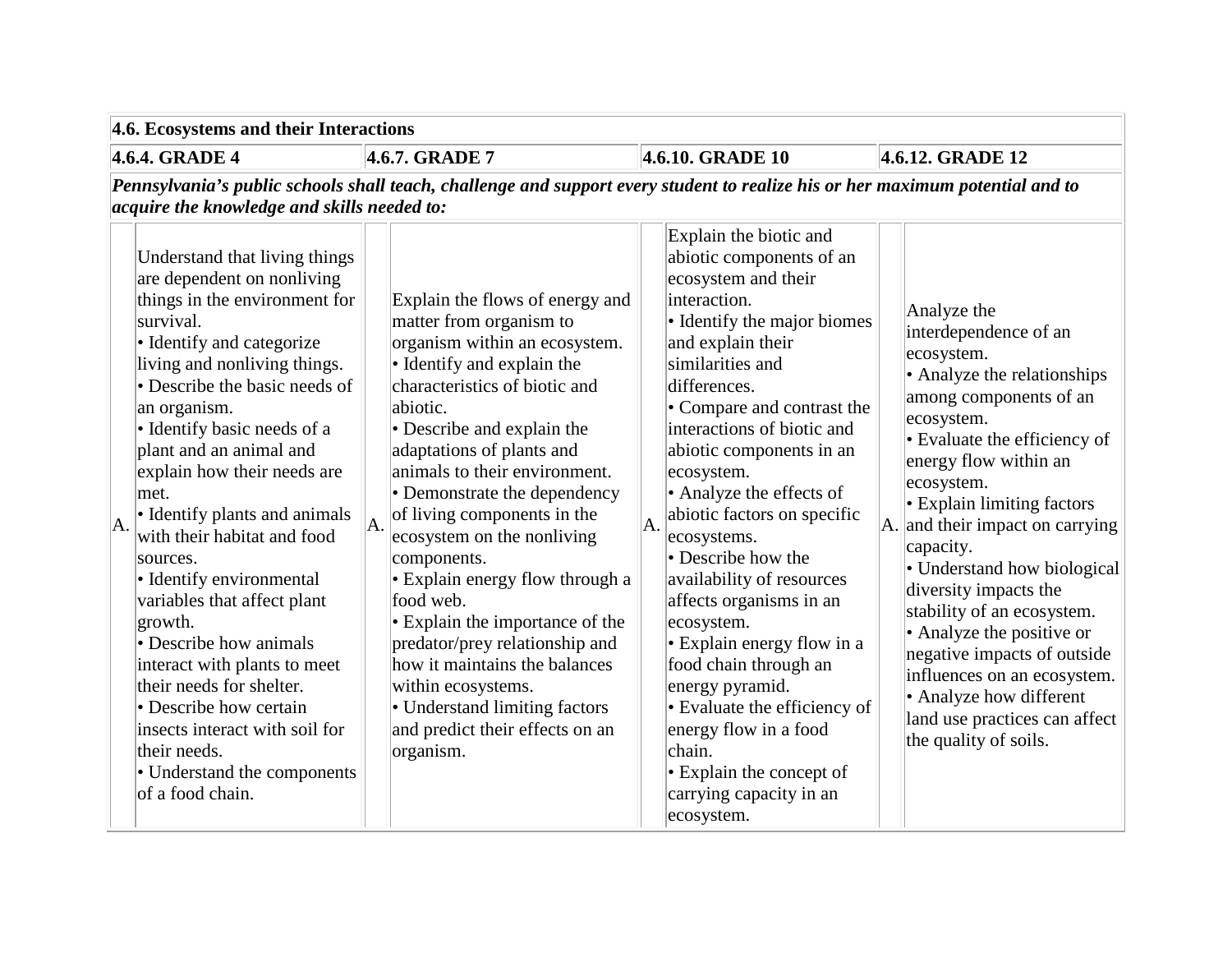|  | trophic<br>levels.<br>оған |  |
|--|----------------------------|--|
|  |                            |  |

| 4.6. Ecosystems and their Interactions                                                                                                                                                                                                             |                                                                                                                                                                                                                                                                                                                                                                                                                                                                                                        |                                                                                                                                                                                                                                                                                                                                                                                                                                                |                     |
|----------------------------------------------------------------------------------------------------------------------------------------------------------------------------------------------------------------------------------------------------|--------------------------------------------------------------------------------------------------------------------------------------------------------------------------------------------------------------------------------------------------------------------------------------------------------------------------------------------------------------------------------------------------------------------------------------------------------------------------------------------------------|------------------------------------------------------------------------------------------------------------------------------------------------------------------------------------------------------------------------------------------------------------------------------------------------------------------------------------------------------------------------------------------------------------------------------------------------|---------------------|
| 4.6.4. GRADE 4                                                                                                                                                                                                                                     | 4.6.7. GRADE 7                                                                                                                                                                                                                                                                                                                                                                                                                                                                                         | 4.6.10. GRADE 10                                                                                                                                                                                                                                                                                                                                                                                                                               | 4.6.12. GRADE<br>12 |
| acquire the knowledge and skills needed to:                                                                                                                                                                                                        | Pennsylvania's public schools shall teach, challenge and support every student to realize his or her maximum potential and to                                                                                                                                                                                                                                                                                                                                                                          |                                                                                                                                                                                                                                                                                                                                                                                                                                                |                     |
| • Identify a local ecosystem<br>and its living and nonliving<br>components.<br>• Identify a simple ecosystem<br>and its living and nonliving<br>components.<br>• Identify common soil<br>textures.<br>• Identify animals that live<br>underground. | • Identify niches for producers,<br>consumers and decomposers within an<br>ecosystem.<br>• Compare and contrast the major<br>ecosystems of Pennsylvania.<br>• Identify the major characteristics of a<br>biome.<br>• Compare and contrast different<br>biomes and their characteristics.<br>• Identify the relationship of abiotic and<br>biotic components and explain their<br>interaction in an ecosystem.<br>• Explain how different soil types<br>determine the characteristics of<br>ecosystems. | • Identify a specific environmental<br>impact and predict what change may<br>take place to affect homeostasis.<br>• Examine and explain how organisms<br>modify their environments to sustain<br>their needs.<br>• Assess the effects of latitude and<br>altitude on biomes.<br>• Interpret possible causes of population<br>fluctuations.<br>• Explain how erosion and<br>sedimentation have changed the quality<br>of soil related habitats. |                     |

| 4.6. Ecosystems and their Interactions                                              |                            |  |                                                                                                                               |  |  |  |  |  |  |  |  |
|-------------------------------------------------------------------------------------|----------------------------|--|-------------------------------------------------------------------------------------------------------------------------------|--|--|--|--|--|--|--|--|
| $ 4.6.4. \text{GRADE } 4$<br>4.6.10. GRADE 10<br>4.6.7. GRADE 7<br>4.6.12. GRADE 12 |                            |  |                                                                                                                               |  |  |  |  |  |  |  |  |
| $\alpha$ acquire the knowledge and skills needed to:                                |                            |  | Pennsylvania's public schools shall teach, challenge and support every student to realize his or her maximum potential and to |  |  |  |  |  |  |  |  |
| B. Understand the concept of                                                        | B. Explain the concepts of |  | $\vert$ B. Explain how cycles affect $\vert$ B. Analyze the impact of cycles on the $\vert$                                   |  |  |  |  |  |  |  |  |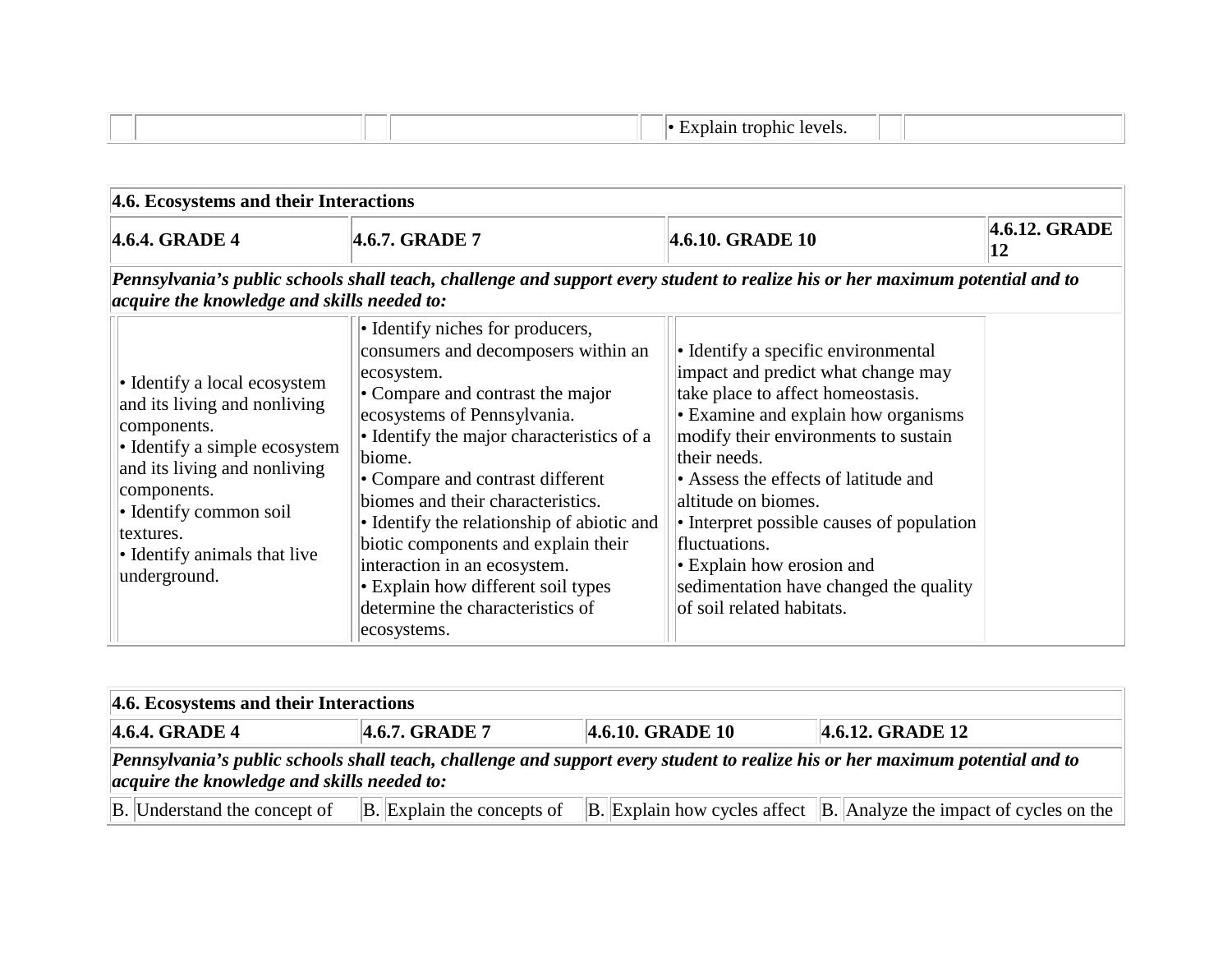|    | cycles.<br>$\cdot$ Explain the water cycle.<br>$\cdot$ Explain the carbon<br>dioxide/oxygen cycle<br>(photosynthesis). |    | cycles.<br>• Identify and explain<br>cycles within an<br>ecosystem.<br>• Analyze the role of<br>different cycles within an<br>ecosystem.                                                                                                                                                              | the balance in an<br>ecosystem.<br>• Describe an element<br>cycle and its role in an<br>ecosystem.<br>$\cdot$ Explain the<br>consequences of<br>interrupting natural cycles.                                                 | ecosystem.<br>• Evaluate the materials necessary<br>for natural cycles.<br>• Explain the processes involved in<br>the natural cycles.                                                                                                                                                                                                                                                                                             |
|----|------------------------------------------------------------------------------------------------------------------------|----|-------------------------------------------------------------------------------------------------------------------------------------------------------------------------------------------------------------------------------------------------------------------------------------------------------|------------------------------------------------------------------------------------------------------------------------------------------------------------------------------------------------------------------------------|-----------------------------------------------------------------------------------------------------------------------------------------------------------------------------------------------------------------------------------------------------------------------------------------------------------------------------------------------------------------------------------------------------------------------------------|
| C. | <b>I</b> Identify how ecosystems<br>change over time.                                                                  | C. | Explain how ecosystems<br>change over time.<br>$\cdot$ Explain how<br>ecosystems change.<br>• Identify the succession<br>stages of a given<br>ecosystem.<br>• Explain how specific<br>organisms may change an<br>ecosystem.<br>$\cdot$ Explain a change in an<br>ecosystem that relates to<br>humans. | Analyze how ecosystems<br>change over time.<br>• Identify and explain the<br>succession stages in an<br>$ C $ ecosystem.<br>• Identify causes of<br>succession.<br>• Analyze consequences of<br>interrupting natural cycles. | Analyze how human action and<br>natural changes affect the balance<br>within an ecosystem.<br>• Analyze the effects of substances<br>that move through natural cycles.<br>• Analyze the effects of natural<br>C. occurrences and their effects on<br>ecosystems.<br>• Analyze effects of human action<br>on an ecosystem.<br>• Compare the stages of succession<br>and how they influence the cycles<br>existing in an ecosystem. |

| 4.7. Threatened, Endangered and Extinct Species                                                                                                                              |  |                                                                                                                          |  |                                                                                                                                                   |     |                                                                                                                        |  |  |  |  |  |  |
|------------------------------------------------------------------------------------------------------------------------------------------------------------------------------|--|--------------------------------------------------------------------------------------------------------------------------|--|---------------------------------------------------------------------------------------------------------------------------------------------------|-----|------------------------------------------------------------------------------------------------------------------------|--|--|--|--|--|--|
| 4.7.4. GRADE 4<br>4.7.7. GRADE 7<br>4.7.12. GRADE 12<br>4.7.10. GRADE 10                                                                                                     |  |                                                                                                                          |  |                                                                                                                                                   |     |                                                                                                                        |  |  |  |  |  |  |
| Pennsylvania's public schools shall teach, challenge and support every student to realize his or her maximum potential and to<br>acquire the knowledge and skills needed to: |  |                                                                                                                          |  |                                                                                                                                                   |     |                                                                                                                        |  |  |  |  |  |  |
| Identify differences in living<br>things.<br>$\ \mathbf{A}\ $ Explain why plants and<br>animals are different colors,                                                        |  | Describe diversity of plants<br>and animals in ecosystems.<br>• Select an ecosystem and<br>describe different plants and |  | Explain the significance of<br>diversity in ecosystems.<br>$\mathbb{A}\left\  \cdot \right\ $ Explain the role that<br>specific organisms have in | IA. | Analyze biological diversity<br>as it relates to the stability of<br>an ecosystem.<br>$\cdot$ Examine and explain what |  |  |  |  |  |  |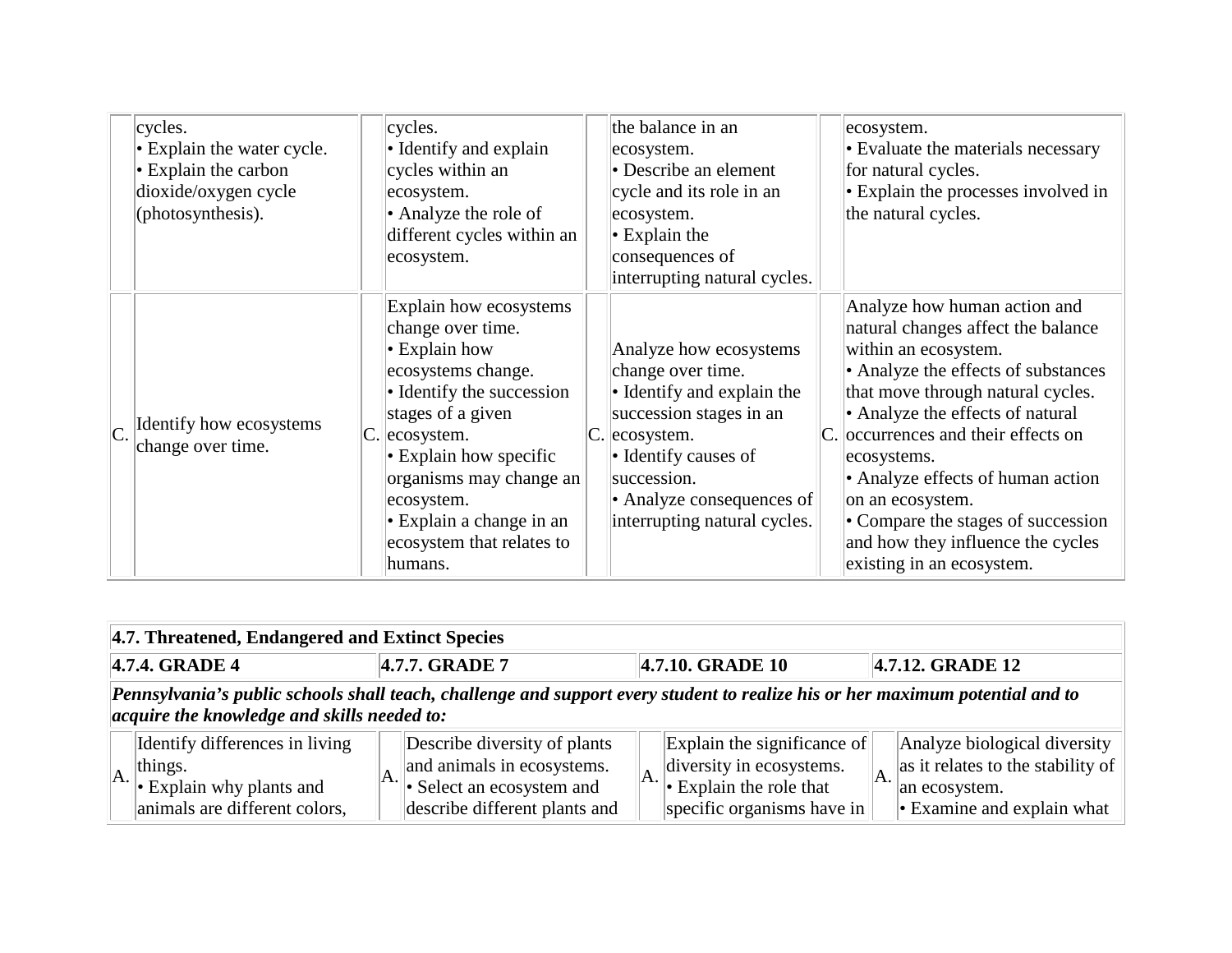| shapes and sizes and how these       | animals that live there.          | their ecosystem.               | happens to an ecosystem as        |
|--------------------------------------|-----------------------------------|--------------------------------|-----------------------------------|
| differences relate to their          | $\bullet$ Identify adaptations in | • Identify a species and       | biological diversity changes.     |
| survival.                            | plants and animals.               | explain what effects its       | $\cdot$ Explain the relationship  |
| • Identify characteristics that      | • Recognize that adaptations      | increase or decline might      | between species' loss and         |
| living things inherit from their     | are developed over long           | have on the ecosystem.         | bio-diversity.                    |
| parents.                             | periods of time and are passed    | $\cdot$ Identify a species and | $\cdot$ Examine and explain how a |
| $\cdot$ Explain why each of the four | on from one generation to the     | explain how its                | specialized interaction           |
| elements in a habitat is             | next.                             | adaptations are related to     | between two species may           |
| essential for survival.              | • Understand levels of            | its niche in the               | affect the survival of both       |
| • Identify local plants or           | ecosystem organization (e.g.,     | environment.                   | species.                          |
| animals and describe their           | individuals, populations,         |                                |                                   |
| habitat.                             | species).                         |                                |                                   |

|                                                                                                                                                                                                                                                | 4.7. Threatened, Endangered and Extinct Species                                                                                                                                                                                                                              |                                                                                                                                                                                                                                                                                                                                                                                                                                                                                                      |                                                                                                                                                                                                                                        |                                                                                                                                                                                                                                                                                                                                                         |  |  |  |  |  |  |
|------------------------------------------------------------------------------------------------------------------------------------------------------------------------------------------------------------------------------------------------|------------------------------------------------------------------------------------------------------------------------------------------------------------------------------------------------------------------------------------------------------------------------------|------------------------------------------------------------------------------------------------------------------------------------------------------------------------------------------------------------------------------------------------------------------------------------------------------------------------------------------------------------------------------------------------------------------------------------------------------------------------------------------------------|----------------------------------------------------------------------------------------------------------------------------------------------------------------------------------------------------------------------------------------|---------------------------------------------------------------------------------------------------------------------------------------------------------------------------------------------------------------------------------------------------------------------------------------------------------------------------------------------------------|--|--|--|--|--|--|
|                                                                                                                                                                                                                                                | 4.7.4. GRADE 4                                                                                                                                                                                                                                                               | 4.7.7. GRADE 7                                                                                                                                                                                                                                                                                                                                                                                                                                                                                       | 4.7.10. GRADE 10                                                                                                                                                                                                                       | 4.7.12. GRADE 12                                                                                                                                                                                                                                                                                                                                        |  |  |  |  |  |  |
| Pennsylvania's public schools shall teach, challenge and support every student to realize his or her maximum potential and to<br><i>acquire the knowledge and skills needed to:</i><br>Explain how species of living<br>Examine the effects of |                                                                                                                                                                                                                                                                              |                                                                                                                                                                                                                                                                                                                                                                                                                                                                                                      |                                                                                                                                                                                                                                        |                                                                                                                                                                                                                                                                                                                                                         |  |  |  |  |  |  |
|                                                                                                                                                                                                                                                | Know that adaptations<br>are important for<br>survival.<br>$\cdot$ Explain how specific<br>adaptations can help a<br>$\vert$ B. living organism to<br>survive.<br>$\cdot$ Explain what happens<br>to a living thing when its<br>food, water, shelter or<br>space is changed. | organisms adapt to their environment.<br>$\cdot$ Explain the role of individual<br>variations in natural selection.<br>$\cdot$ Explain how an adaptation is an<br>inherited structure or behavior that<br>helps an organism survive and<br><b>B.</b><br>reproduce.<br>• Describe how a particular trait may<br>be selected over time and account for<br>a species' adaptation.<br>• Compare and contrast animals and<br>plants that have very specific survival<br>requirements with those that have | Explain how structure,<br>function and behavior of<br>plants and animals affect<br>their ability to survive.<br>$ B $ Describe an organism's<br>adaptations for survival in<br>its habitat.<br>• Compare adaptations<br>among species. | extinction, both natural<br>and human caused, on the<br>environment.<br>• Predict how human or<br>natural action can produce<br>change to which<br>B.<br>organisms cannot adapt.<br>• Identify species that<br>became extinct through<br>natural causes and explain<br>how that occurred.<br>$\bullet$ Identify a species that<br>became extinct due to |  |  |  |  |  |  |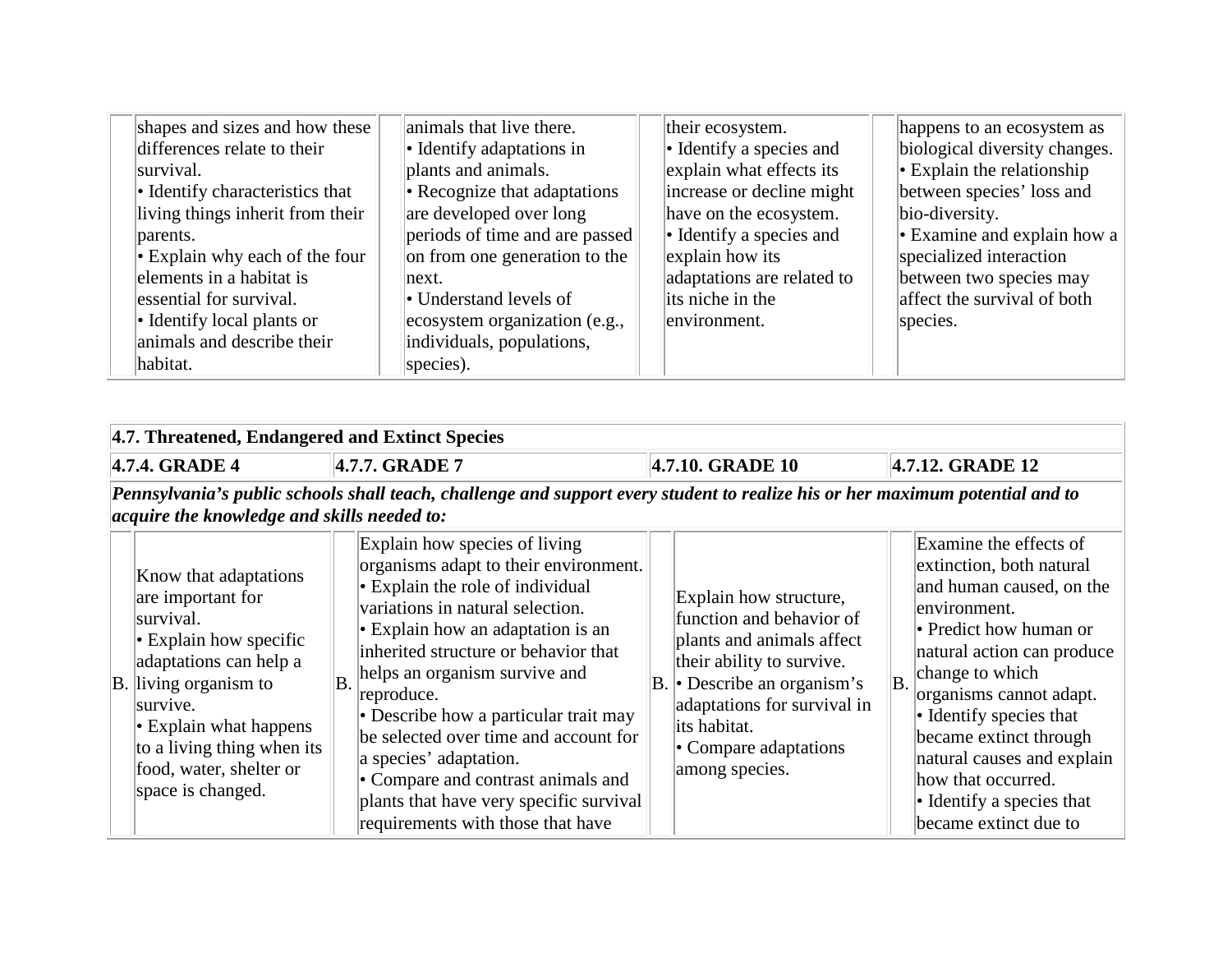|  | more general requirements for                  | human actions and explain |
|--|------------------------------------------------|---------------------------|
|  | survival.                                      | what occurred.            |
|  | $\  \cdot \$ Explain how living things respond |                           |
|  | to changes in their environment.               |                           |
|  | $\cdot$ Explain how one species may            |                           |
|  | survive an environmental change                |                           |
|  | while another might not.                       |                           |

 $\overline{a}$ 

| 4.7. Threatened, Endangered and Extinct Species                                                                                                                                                                                         |  |                                                                                                                                                                                                                                                                                                                                                 |  |                                                                                                                                                                                                                                                                                     |  |                                                                                                                                                                                                                                                                                                                                                                                                                                                                                                                                                                     |  |  |  |  |
|-----------------------------------------------------------------------------------------------------------------------------------------------------------------------------------------------------------------------------------------|--|-------------------------------------------------------------------------------------------------------------------------------------------------------------------------------------------------------------------------------------------------------------------------------------------------------------------------------------------------|--|-------------------------------------------------------------------------------------------------------------------------------------------------------------------------------------------------------------------------------------------------------------------------------------|--|---------------------------------------------------------------------------------------------------------------------------------------------------------------------------------------------------------------------------------------------------------------------------------------------------------------------------------------------------------------------------------------------------------------------------------------------------------------------------------------------------------------------------------------------------------------------|--|--|--|--|
| 4.7.4. GRADE 4                                                                                                                                                                                                                          |  | 4.7.7. GRADE 7                                                                                                                                                                                                                                                                                                                                  |  | 4.7.10. GRADE 10                                                                                                                                                                                                                                                                    |  | 4.7.12. GRADE 12                                                                                                                                                                                                                                                                                                                                                                                                                                                                                                                                                    |  |  |  |  |
| acquire the knowledge and skills needed to:<br>Define and<br>understand extinction.<br>• Identify plants and<br>animals that are<br>extinct.<br>$\cdot$ Explain why some<br>plants and animals are<br>extinct.<br>• Know that there are |  | Explain natural or human<br>actions in relation to the<br>loss of species.<br>• Identify natural or human<br>impacts that cause habitat<br>loss.<br>• Explain how habitat loss<br>can affect the interaction<br>among species and the<br>population of a species.<br>• Analyze and explain the<br>changes in an animal<br>population over time. |  | Identify and explain why<br>adaptations can lead to<br>specialization.<br>• Explain factors that could<br>lead to a species' increase or<br>decrease.<br>• Explain how management<br>practices may influence the<br>success of specific species.<br>· Identify and explain criteria |  | Pennsylvania's public schools shall teach, challenge and support every student to realize his or her maximum potential and to<br>Analyze the effects of threatened,<br>endangered or extinct species on<br>human and natural systems.<br>• Identify and explain how a<br>species' increase, decline or<br>elimination affects the ecosystem<br>and/or human social, cultural and<br>economic structures.<br>• Explain why natural populations<br>$ C $ do not remain constant.<br>• Analyze management strategies<br>regarding threatened or endangered<br>species. |  |  |  |  |
| local and state laws<br>regarding plants and<br>animals.                                                                                                                                                                                |  | • Explain how a habitat<br>management practice<br>affects a population.<br>• Explain the differences<br>among threatened,<br>endangered and extinct                                                                                                                                                                                             |  | used by scientists for<br>categorizing organisms as<br>threatened, endangered or<br>extinct.                                                                                                                                                                                        |  | • Identify laws, agreements or<br>treaties at national or international<br>levels regarding threatened or<br>endangered species.<br>• Analyze the role of zoos and<br>wildlife preserves on species that                                                                                                                                                                                                                                                                                                                                                            |  |  |  |  |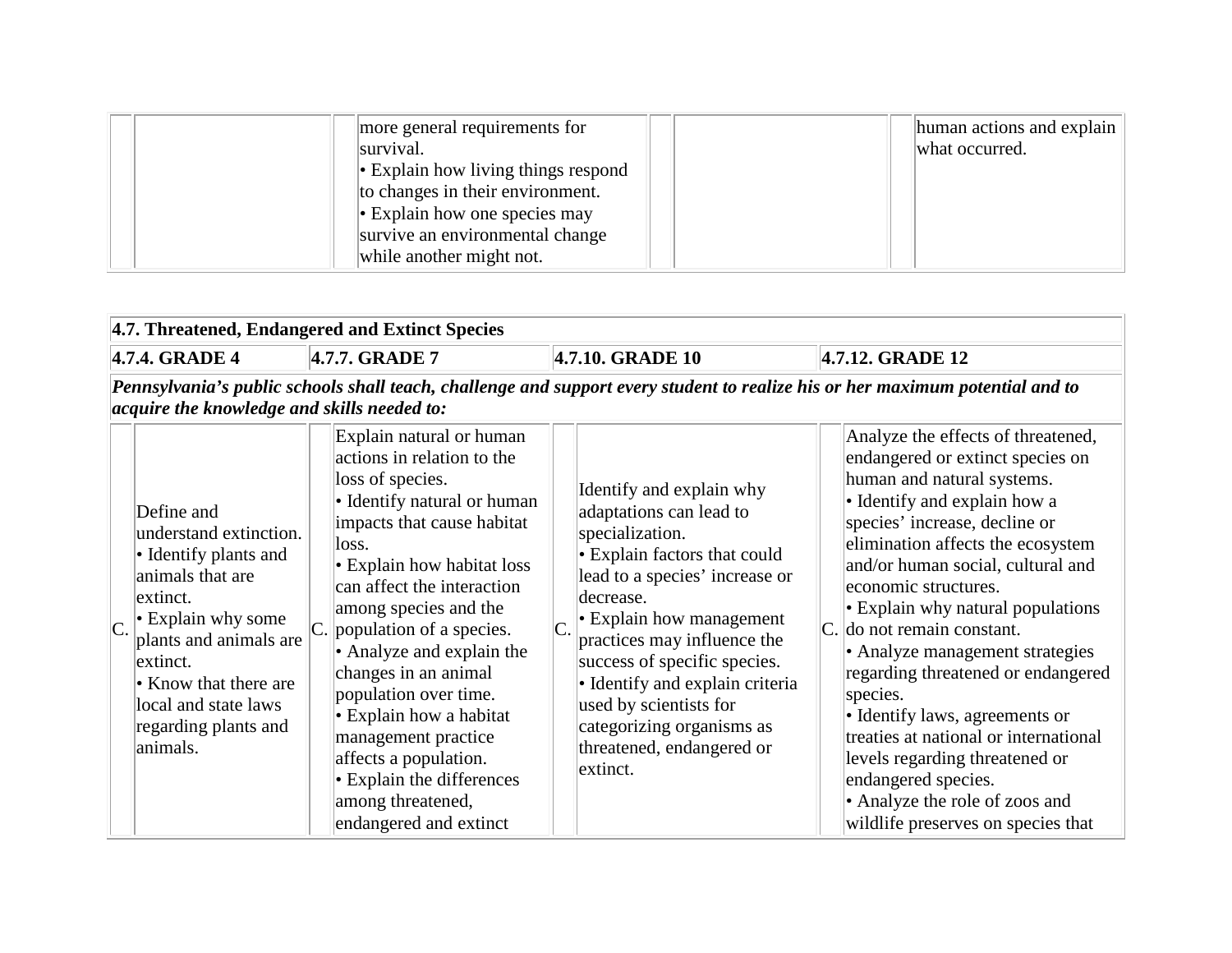|  | species.<br>$\cdot$ Identify Pennsylvania<br>plants and animals that are<br>on the threatened or<br>endangered list. |  | have been identified as threatened or<br>endangered. |
|--|----------------------------------------------------------------------------------------------------------------------|--|------------------------------------------------------|
|--|----------------------------------------------------------------------------------------------------------------------|--|------------------------------------------------------|

| 4.7. Threatened, Endangered and Extinct Species |                                                                                                                                                                                                         |               |                                                                                                                                       |  |  |  |  |  |  |  |  |
|-------------------------------------------------|---------------------------------------------------------------------------------------------------------------------------------------------------------------------------------------------------------|---------------|---------------------------------------------------------------------------------------------------------------------------------------|--|--|--|--|--|--|--|--|
|                                                 | $\overline{4.7.4.}$ GRADE $\overline{4.7.7.}$ GRADE 7                                                                                                                                                   | 4.7.10. GRADE | 4.7.12. GRADE 12                                                                                                                      |  |  |  |  |  |  |  |  |
|                                                 | Pennsylvania's public schools shall teach, challenge and support every student to realize his or her maximum potential and to<br>acquire the knowledge and skills needed to:                            |               |                                                                                                                                       |  |  |  |  |  |  |  |  |
|                                                 | • Describe state laws passed regarding<br>threatened and endangered species in<br>Pennsylvania.<br>• Explain why one species may be more<br>susceptible to becoming endangered than<br>another species. |               | • Examine the influence of wildlife management in<br>preserving different species in Pennsylvania (e.g.,<br>bobcat, elk, bald eagle). |  |  |  |  |  |  |  |  |

|                                                                                                                                                                              | 4.8. Humans and the Environment                                                                                                                             |     |                                                                                                                                             |  |                                                                                                                                                                                                               |  |                                                                                                                                                                                                      |  |  |  |  |  |
|------------------------------------------------------------------------------------------------------------------------------------------------------------------------------|-------------------------------------------------------------------------------------------------------------------------------------------------------------|-----|---------------------------------------------------------------------------------------------------------------------------------------------|--|---------------------------------------------------------------------------------------------------------------------------------------------------------------------------------------------------------------|--|------------------------------------------------------------------------------------------------------------------------------------------------------------------------------------------------------|--|--|--|--|--|
|                                                                                                                                                                              | 4.8.4. GRADE 4<br>4.8.10. GRADE 10<br>4.8.7. GRADE 7<br>4.8.12. GRADE 12                                                                                    |     |                                                                                                                                             |  |                                                                                                                                                                                                               |  |                                                                                                                                                                                                      |  |  |  |  |  |
| Pennsylvania's public schools shall teach, challenge and support every student to realize his or her maximum potential and to<br>acquire the knowledge and skills needed to: |                                                                                                                                                             |     |                                                                                                                                             |  |                                                                                                                                                                                                               |  |                                                                                                                                                                                                      |  |  |  |  |  |
| IA.                                                                                                                                                                          | Identify the biological<br>requirements of humans.<br>$\cdot$ Explain how a<br>dynamically changing<br>environment provides for<br>sustainability of living | IA. | Describe how the<br>development of<br>civilization relates to<br>the environment.<br>$\cdot$ Explain how people<br>use natural resources in |  | Analyze how society's needs<br>relate to the sustainability of<br>natural resources.<br>$\mathbb{E}[\cdot]$ Explain why some societies $  A  $ .<br>have been unable to meet<br>their natural resource needs. |  | Explain how technology has<br>influenced the sustainability of<br>natural resources over time.<br>• Describe how technology has<br>changed the use of natural resources<br>by business and industry. |  |  |  |  |  |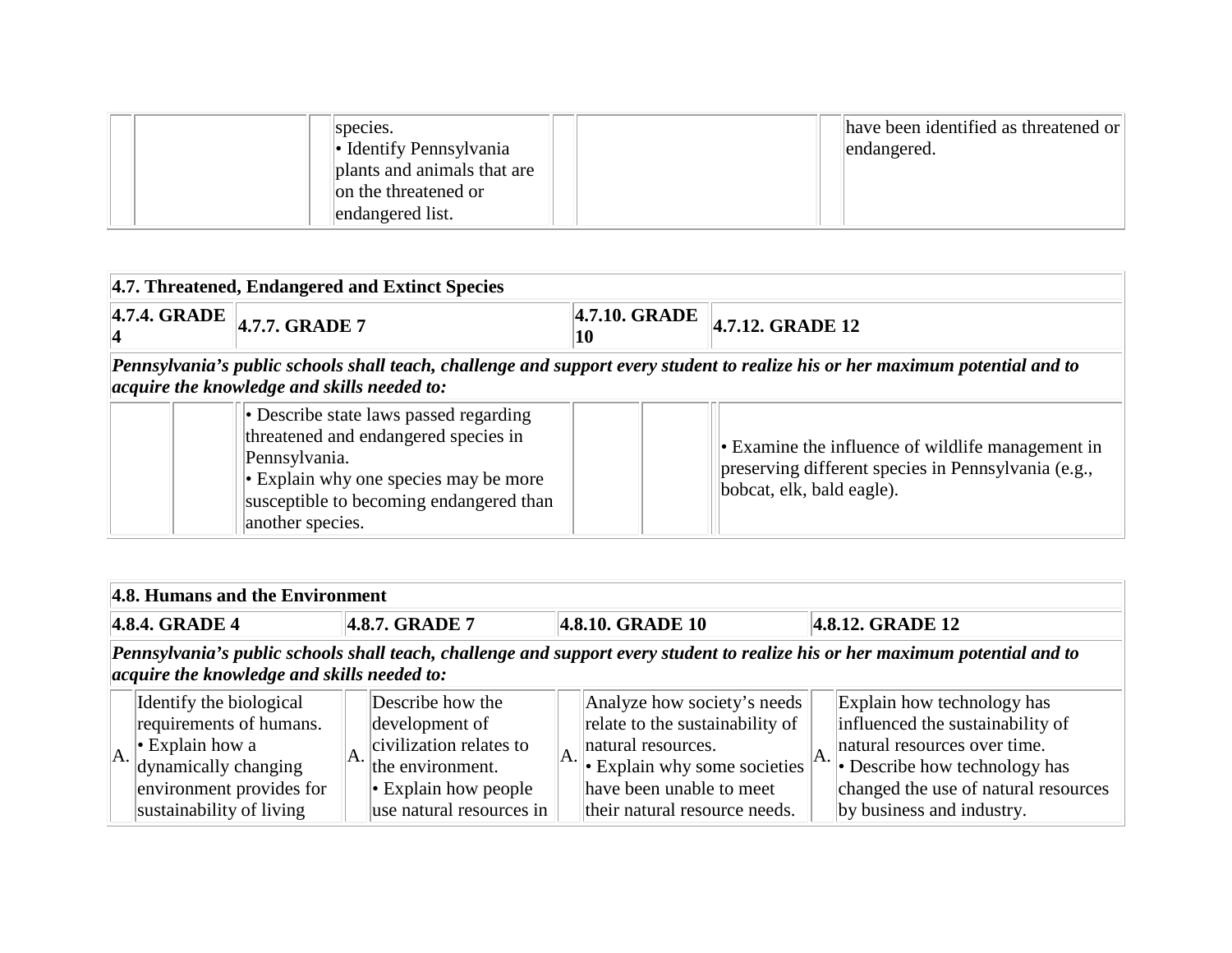| systems.<br>• Identify several ways<br>that people use natural<br>resources. | their environment.<br>$\cdot$ Locate and identify<br>natural resources in<br>different parts of the<br>world.<br>$\bullet$ Compare and contrast<br>how people use natural<br>resources throughout<br>the world. | $\bullet$ Compare and contrast the<br>use of natural resources and<br>the environmental conditions<br>in several countries.<br>$\bullet$ Describe how uses of<br>natural resources impact<br>sustainability. | • Analyze the effect of natural<br>resource conservation on a product<br>over time (e.g., automobile)<br>manufacturing, aluminum can<br>recycling, paper products). |
|------------------------------------------------------------------------------|-----------------------------------------------------------------------------------------------------------------------------------------------------------------------------------------------------------------|--------------------------------------------------------------------------------------------------------------------------------------------------------------------------------------------------------------|---------------------------------------------------------------------------------------------------------------------------------------------------------------------|
|------------------------------------------------------------------------------|-----------------------------------------------------------------------------------------------------------------------------------------------------------------------------------------------------------------|--------------------------------------------------------------------------------------------------------------------------------------------------------------------------------------------------------------|---------------------------------------------------------------------------------------------------------------------------------------------------------------------|

|                                                                          | 4.8. Humans and the Environment                                                                                                                                                                                                                   |  |                                                                                                                                                                                                                                                                                                                                                |  |                                                                                                                                                                                                                                                                                         |  |                                                                                                                                                                                                                                                                                                                                            |  |  |  |
|--------------------------------------------------------------------------|---------------------------------------------------------------------------------------------------------------------------------------------------------------------------------------------------------------------------------------------------|--|------------------------------------------------------------------------------------------------------------------------------------------------------------------------------------------------------------------------------------------------------------------------------------------------------------------------------------------------|--|-----------------------------------------------------------------------------------------------------------------------------------------------------------------------------------------------------------------------------------------------------------------------------------------|--|--------------------------------------------------------------------------------------------------------------------------------------------------------------------------------------------------------------------------------------------------------------------------------------------------------------------------------------------|--|--|--|
| 4.8.7. GRADE 7<br>4.8.10. GRADE 10<br>4.8.4. GRADE 4<br>4.8.12. GRADE 12 |                                                                                                                                                                                                                                                   |  |                                                                                                                                                                                                                                                                                                                                                |  |                                                                                                                                                                                                                                                                                         |  |                                                                                                                                                                                                                                                                                                                                            |  |  |  |
|                                                                          | Pennsylvania's public schools shall teach, challenge and support every student to realize his or her maximum potential and to<br>acquire the knowledge and skills needed to:                                                                      |  |                                                                                                                                                                                                                                                                                                                                                |  |                                                                                                                                                                                                                                                                                         |  |                                                                                                                                                                                                                                                                                                                                            |  |  |  |
|                                                                          | Know that environmental<br>conditions influence where<br>and how people live.<br>• Identify how regional<br>B. natural resources influence B.<br>what people use.<br>$\cdot$ Explain the influence of<br>climate on how and where<br>people live. |  | Explain how people use natural<br>resources.<br>• Describe how natural resources<br>are used for survival.<br>• Explain how natural resources<br>and technological changes have<br>affected the development of<br>civilizations.<br>• Explain how climate and<br>extreme weather events (e.g.,<br>drought, flood) influence<br>people's lives. |  | Analyze the relationship<br>between the use of natural<br>resources and sustaining our<br>society.<br>$\cdot$ Explain the role of natural<br>$ B $ resources in sustaining<br>society.<br>• Analyze the effects of a<br>natural resource's<br>availability on a community<br>or region. |  | Analyze technology's role<br>on natural resource<br>sustainability.<br>$\cdot$ Explain how technology<br>has decreased the use of raw<br>natural resources.<br>$ B $ Explain how technology<br>has impacted the efficiency<br>of the use of natural<br>resources.<br>• Analyze the role of<br>technology in the reduction<br>of pollution. |  |  |  |

#### **4.8. Humans and the Environment**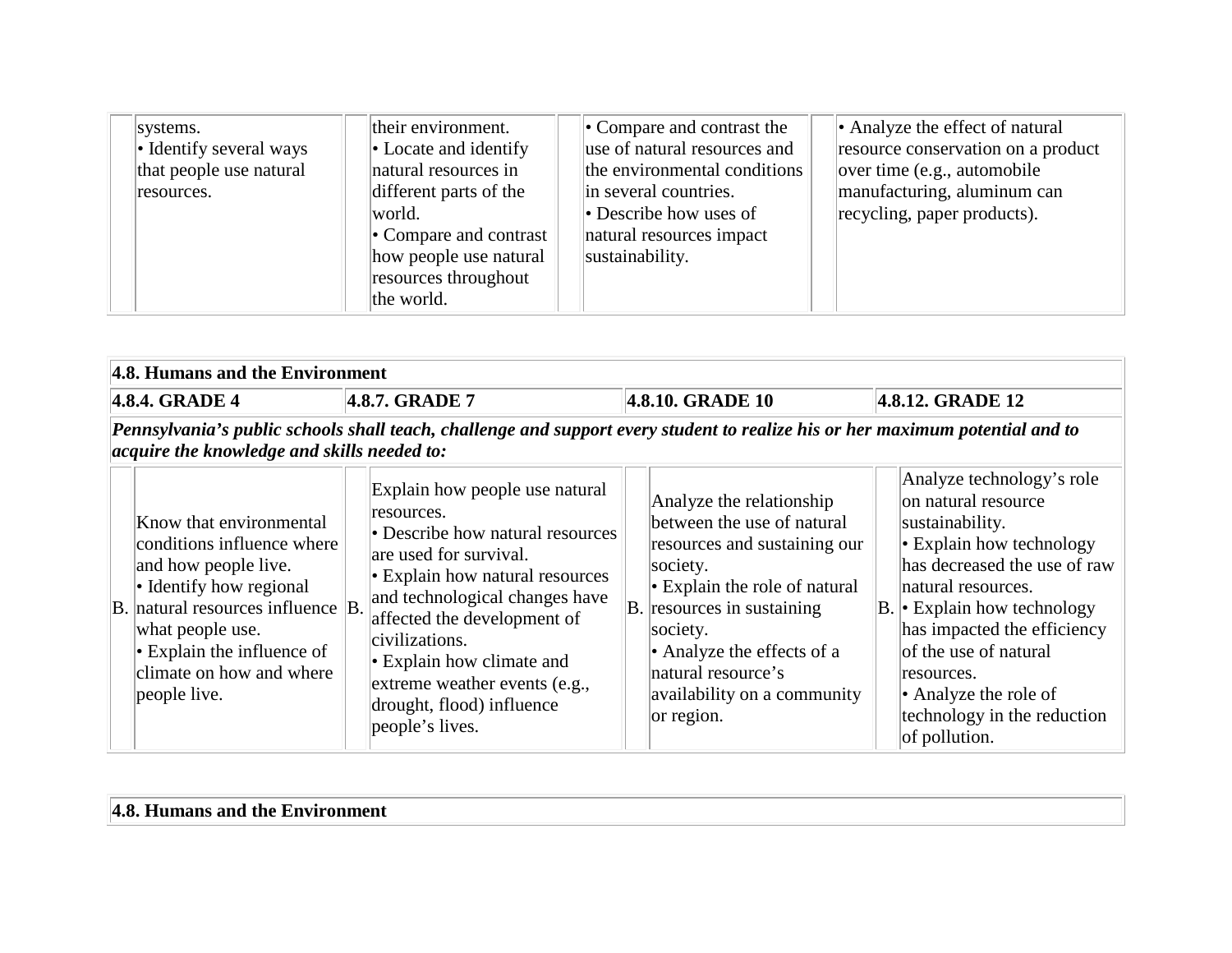| 4.8.4. GRADE 4 |                                                                                                                                                                                                                                                                                    | 4.8.7. GRADE 7 |                                                                                                                                                                                                                                                                                                             | 4.8.10. GRADE 10 |                                                                                                                                                                                                                                                                                                                                                            |  | 4.8.12. GRADE 12                                                                                                                                                                                                                                                                                                                       |  |  |
|----------------|------------------------------------------------------------------------------------------------------------------------------------------------------------------------------------------------------------------------------------------------------------------------------------|----------------|-------------------------------------------------------------------------------------------------------------------------------------------------------------------------------------------------------------------------------------------------------------------------------------------------------------|------------------|------------------------------------------------------------------------------------------------------------------------------------------------------------------------------------------------------------------------------------------------------------------------------------------------------------------------------------------------------------|--|----------------------------------------------------------------------------------------------------------------------------------------------------------------------------------------------------------------------------------------------------------------------------------------------------------------------------------------|--|--|
|                |                                                                                                                                                                                                                                                                                    |                |                                                                                                                                                                                                                                                                                                             |                  | Pennsylvania's public schools shall teach, challenge and support every student to realize his or her maximum potential and to                                                                                                                                                                                                                              |  |                                                                                                                                                                                                                                                                                                                                        |  |  |
|                | acquire the knowledge and skills needed to:                                                                                                                                                                                                                                        |                |                                                                                                                                                                                                                                                                                                             |                  |                                                                                                                                                                                                                                                                                                                                                            |  |                                                                                                                                                                                                                                                                                                                                        |  |  |
|                | Explain how human<br>activities may change the<br>environment.<br>$\bullet$ Identify everyday<br>human activities and how<br>they affect the<br>environment.<br>$\bullet$ Identify examples of<br>how human activities<br>within a community<br>affect the natural<br>environment. |                | Explain how human<br>activities may affect local,<br>regional and national<br>environments.<br>• Describe what effect<br>consumption and related<br>generation of wastes have<br>on the environment.<br>$\cdot$ Explain how a particular<br>human activity has<br>changed the local area<br>over the years. |                  | Analyze how human activities may<br>cause changes in an ecosystem.<br>• Analyze and evaluate changes in<br>the environment that are the result<br>$\ C\ $ of human activities.<br>• Compare and contrast the<br>environmental effects of different<br>industrial strategies (e.g., energy<br>generation, transportation, logging,<br>mining, agriculture). |  | Analyze how pollution has<br>changed in quality, variety<br>and toxicity as the United<br>States developed its<br>industrial base.<br>$\blacktriangleright$ Analyze historical pollution<br>trends and project them for<br>the future.<br>• Compare and contrast<br>historical and current<br>pollution levels at a given<br>location. |  |  |

| 4.8. Humans and the Environment                                                                                                                                                                                                            |  |                                                                                                                                                                                                                                                                                    |                  |                                                                                                                                                                                                                                                                                                                        |  |                                                                                                                                                                                                                                                                                     |  |
|--------------------------------------------------------------------------------------------------------------------------------------------------------------------------------------------------------------------------------------------|--|------------------------------------------------------------------------------------------------------------------------------------------------------------------------------------------------------------------------------------------------------------------------------------|------------------|------------------------------------------------------------------------------------------------------------------------------------------------------------------------------------------------------------------------------------------------------------------------------------------------------------------------|--|-------------------------------------------------------------------------------------------------------------------------------------------------------------------------------------------------------------------------------------------------------------------------------------|--|
| 4.8.4. GRADE 4                                                                                                                                                                                                                             |  | 4.8.7. GRADE 7                                                                                                                                                                                                                                                                     | 4.8.10. GRADE 10 |                                                                                                                                                                                                                                                                                                                        |  | 4.8.12. GRADE 12                                                                                                                                                                                                                                                                    |  |
| Pennsylvania's public schools shall teach, challenge and support every student to realize his or her maximum potential and to<br>acquire the knowledge and skills needed to:                                                               |  |                                                                                                                                                                                                                                                                                    |                  |                                                                                                                                                                                                                                                                                                                        |  |                                                                                                                                                                                                                                                                                     |  |
| Know the importance<br>of natural resources in<br>daily life.<br>• Identify items used<br>$\ \text{in daily life that come}\ _{D}$<br>D.<br>from natural<br>resources.<br>$\bullet$ Identify ways to<br>conserve our natural<br>resources. |  | Explain the importance of<br>maintaining the natural<br>resources at the local, state<br>and national levels.<br>$\cdot$ Explain how human<br>activities and natural events<br>have affected ecosystems.<br>• Explain how conservation<br>practices have influenced<br>ecosystems. | D.               | Explain how the concept of<br>supply and demand affects the<br>environment.<br>• Identify natural resources for<br>which societal demands have<br>been increasing.<br>• Identify specific resources for<br>which human consumption has<br>resulted in scarcity of supply<br>$(e.g., \text{buffalo}, \text{lobsters}).$ |  | Analyze the international<br>implications of environmental<br>occurrences.<br>• Identify natural occurrences<br>that have international impact<br>(e.g., El Nino, volcano<br>eruptions, earthquakes).<br>• Analyze environmental issues<br>and their international<br>implications. |  |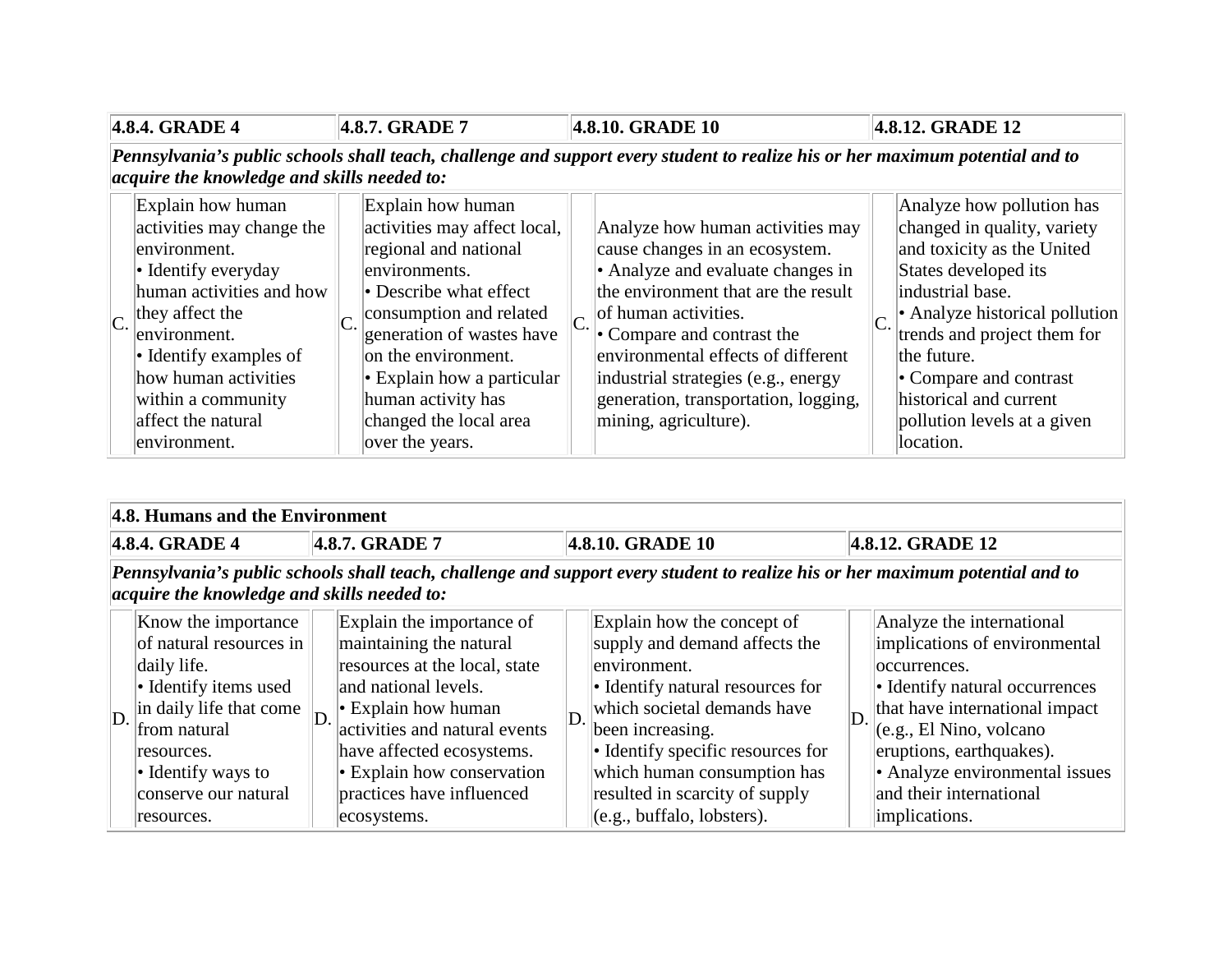| Identify maior land | $\bullet$ Define the roles of | • Describe the relationship    |  |
|---------------------|-------------------------------|--------------------------------|--|
| luses in the        | Pennsylvania agencies that    | between population density and |  |
| community.          | deal with natural resources.  | resource use and management.   |  |

| 4.9. Environmental Laws and Regulations                                                                                                                                                                                                                                                                                                                             |    |                                                                                                                                                                                                                                                                                                                                                                                                                                                                                |                  |                                                                                                                                                                                                                                                                                                                                                                                                                                                                                                                                                                                               |  |                                                                                                                                                                                                                                                                                                                                                                                                                                                                                                                                                                                                                          |  |
|---------------------------------------------------------------------------------------------------------------------------------------------------------------------------------------------------------------------------------------------------------------------------------------------------------------------------------------------------------------------|----|--------------------------------------------------------------------------------------------------------------------------------------------------------------------------------------------------------------------------------------------------------------------------------------------------------------------------------------------------------------------------------------------------------------------------------------------------------------------------------|------------------|-----------------------------------------------------------------------------------------------------------------------------------------------------------------------------------------------------------------------------------------------------------------------------------------------------------------------------------------------------------------------------------------------------------------------------------------------------------------------------------------------------------------------------------------------------------------------------------------------|--|--------------------------------------------------------------------------------------------------------------------------------------------------------------------------------------------------------------------------------------------------------------------------------------------------------------------------------------------------------------------------------------------------------------------------------------------------------------------------------------------------------------------------------------------------------------------------------------------------------------------------|--|
| 4.9.4. GRADE 4<br>4.9.7. GRADE 7                                                                                                                                                                                                                                                                                                                                    |    |                                                                                                                                                                                                                                                                                                                                                                                                                                                                                | 4.9.10. GRADE 10 |                                                                                                                                                                                                                                                                                                                                                                                                                                                                                                                                                                                               |  | 4.9.12. GRADE 12                                                                                                                                                                                                                                                                                                                                                                                                                                                                                                                                                                                                         |  |
| <i>acquire the knowledge and skills needed to:</i>                                                                                                                                                                                                                                                                                                                  |    | Pennsylvania's public schools shall teach, challenge and support every student to realize his or her maximum potential and to                                                                                                                                                                                                                                                                                                                                                  |                  |                                                                                                                                                                                                                                                                                                                                                                                                                                                                                                                                                                                               |  |                                                                                                                                                                                                                                                                                                                                                                                                                                                                                                                                                                                                                          |  |
| Know that there are<br>laws and regulations for<br>the environment.<br>• Identify local and state<br>laws and regulations<br>regarding the<br>environment.<br>$ A $ Explain how the<br>recycling law impacts<br>the school and home.<br>• Identify and describe<br>the role of a local or<br>state agency that deals<br>with environmental laws<br>and regulations. | A. | Explain the role of<br>environmental laws and<br>regulations.<br>• Identify and explain<br>environmental laws and<br>regulations (e.g., Clean Air<br>Act, Clean Water Act,<br>Recycling and Waste<br>Reduction Act, Act 26 on<br>Agricultural Education).<br>• Explain the role of local and<br>state agencies in enforcing<br>environmental laws and<br>regulations (e.g., Department<br>of Environmen-<br>tal Protection, Department of<br>Agriculture, Game<br>Commission). |                  | Explain why<br>environmental laws and<br>regulations are developed<br>and enacted.<br>• Explain the positive and<br>negative impacts<br>associated with passing<br>environmental laws and<br>regulations.<br>• Understand conflicting<br>rights of property owners<br>$\vert$ A. $\vert$ and environmental laws<br>and regulations.<br>• Analyze the roles that<br>local, state and federal<br>governments play in the<br>development and<br>enforcement of<br>environmental laws.<br>• Identify local and state<br>environmental regulations<br>and their impact on<br>environmental health. |  | Analyze environmental laws and<br>regulations as they relate to<br>environmental issues.<br>• Analyze and explain how issues<br>lead to environmental law or<br>regulation (e.g., underground<br>storage tanks, regulation of water<br>discharges, hazardous, solid and<br>liquid industrial waste, endangered<br>$A.$ species).<br>• Compare and contrast<br>environmental laws and<br>regulations that may have a<br>positive or negative impact on the<br>environment and the economy.<br>• Research and describe the effects<br>of an environmental law or<br>regulation and how it has impacted<br>the environment. |  |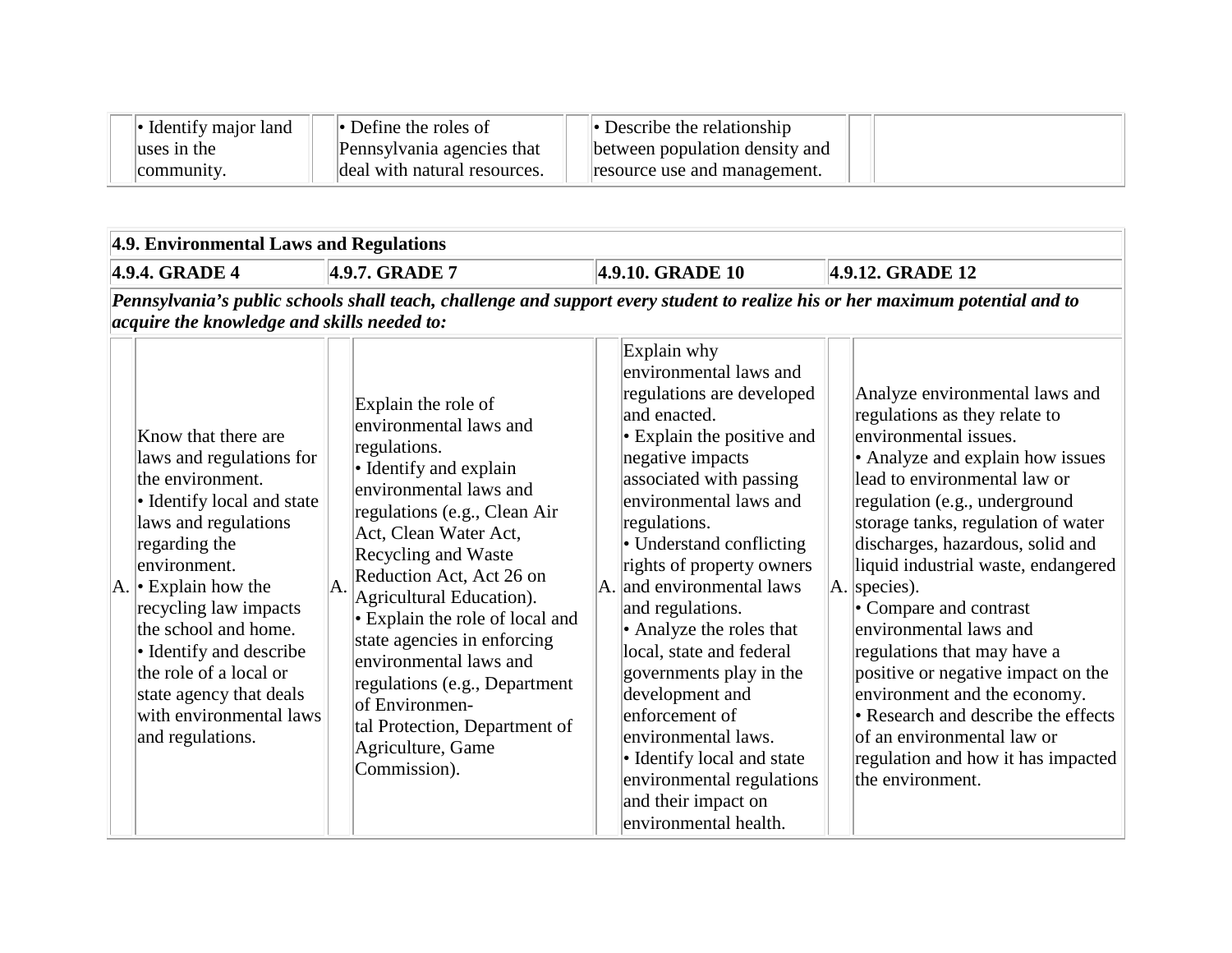|  |  | $\blacktriangleright$ Explain the positive and |  |
|--|--|------------------------------------------------|--|
|  |  | negative impacts of the                        |  |
|  |  | Endangered Species Act.                        |  |

# **Academic Standards for Environment and Ecology**

## **XII. GLOSSARY**

| Abiotic:                             | A nonliving factor or element (e.g., light, water, heat, rock, energy, mineral).                                                                                                                                                             |  |  |  |  |  |  |  |
|--------------------------------------|----------------------------------------------------------------------------------------------------------------------------------------------------------------------------------------------------------------------------------------------|--|--|--|--|--|--|--|
| <b>Acid deposition:</b>              | Precipitation with a pH less than 5.6 that forms in the atmosphere when certain pollutants mix with water<br>vapor.                                                                                                                          |  |  |  |  |  |  |  |
| <b>Biological</b><br>diversity:      | The variety and complexity of species present and interacting in an ecosystem and the relative abundance of<br>each.                                                                                                                         |  |  |  |  |  |  |  |
| <b>Biotic:</b>                       | An environmental factor related to or produced by living organisms.                                                                                                                                                                          |  |  |  |  |  |  |  |
| Closing the loop:                    | A link in the circular chain of recycling events that promotes the use of products made with recycled materials.                                                                                                                             |  |  |  |  |  |  |  |
| <b>Commodities:</b>                  | Economic goods or products before they are processed and/or given a brand name, such as a product of<br>agriculture.                                                                                                                         |  |  |  |  |  |  |  |
| <b>Composting:</b>                   | The process of mixing decaying leaves, manure and other nutritive matter to improve and fertilize soil.                                                                                                                                      |  |  |  |  |  |  |  |
| <b>Consumer:</b>                     | 1) Those organisms that obtain energy by feeding on other organisms and their remains. 2) A person buying<br>goods or services for personal needs or to use in the production of other goods for resale.                                     |  |  |  |  |  |  |  |
| Decomposer:                          | An organism, often microscopic in size, that obtains nutrients by consuming dead organic matter, thereby<br>making nutrients accessible to other organisms; examples of decomposers include fungi, scavengers, rodents and<br>other animals. |  |  |  |  |  |  |  |
| <b>Delineate:</b>                    | To trace the outline; to draw; to sketch; to depict or picture.                                                                                                                                                                              |  |  |  |  |  |  |  |
| Ecosystem:                           | A community of living organisms and their interrelated physical and chemical environment.                                                                                                                                                    |  |  |  |  |  |  |  |
| <b>Endangered</b><br><b>Species:</b> | A species that is in danger of extinction throughout all or a significant portion of its range.                                                                                                                                              |  |  |  |  |  |  |  |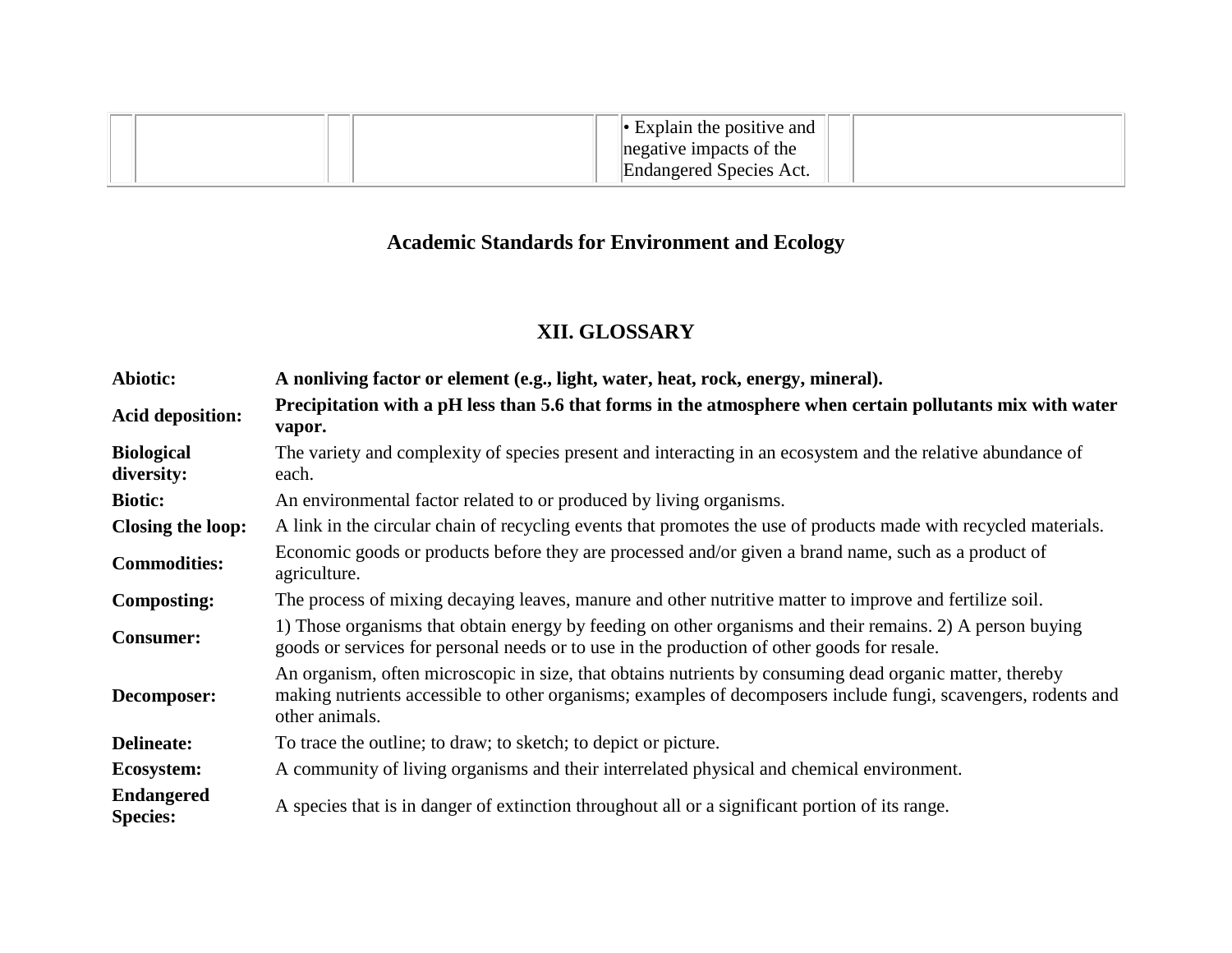| <b>Environment:</b>                   | The total of the surroundings (air, water, soil, vegetation, people, wildlife) influencing each living being's<br>existence, including physical, biological and all other factors; the surroundings of a plant or animal, including<br>other plants or animals, climate and location.                   |
|---------------------------------------|---------------------------------------------------------------------------------------------------------------------------------------------------------------------------------------------------------------------------------------------------------------------------------------------------------|
| Equilibrium:                          | The ability of an ecosystem to maintain stability among its biological resources (e.g., forest, fisheries, crops) so<br>that there is a steady optimum yield.                                                                                                                                           |
| <b>Extinction:</b>                    | The complete elimination of a species from the earth.                                                                                                                                                                                                                                                   |
| Groundwater:                          | Water that infiltrates the soil and is located in underground reservoirs called aquifers.                                                                                                                                                                                                               |
| <b>Hazardous</b> waste:               | A solid that, because of its quantity or concentration or its physical, chemical or infectious characteristics, may<br>cause or pose a substantial present or potential hazard to human health or the environment when improperly<br>treated, stored, transported or disposed of, or otherwise managed. |
| Homeostasis:                          | The tendency for a system by resisting change to remain in a state of equilibrium.                                                                                                                                                                                                                      |
| <b>Incinerating:</b>                  | Burning to ashes; reducing to ashes.                                                                                                                                                                                                                                                                    |
| <b>Integrated pest</b><br>management: | A variety of pest control methods that include repairs, traps, bait, poison, etc. to eliminate pests.                                                                                                                                                                                                   |
| Lentic:                               | Relating to or living in still water.                                                                                                                                                                                                                                                                   |
| Lotic:                                | Relating to or living in actively moving water.                                                                                                                                                                                                                                                         |
| <b>Mitigation:</b>                    | The policy of constructing or creating man-made habitats, such as wetlands, to replace those lost to<br>development.                                                                                                                                                                                    |
| Niche (ecological):                   | The role played by an organism in an ecosystem; its food preferences, requirements for shelter, special behaviors<br>and the timing of its activities (e.g., nocturnal, diurnal), interaction with other organisms and its habitat.                                                                     |
| <b>Nonpoint source</b><br>pollution:  | Contamination that originates from many locations that all discharge into a location (e.g., a lake, stream, land<br>area).                                                                                                                                                                              |
| <b>Nonrenewable</b><br>resources:     | Substances (e.g., oil, gas, coal, copper, gold) that, once used, cannot be replaced in this geological age.                                                                                                                                                                                             |
| <b>Point source</b><br>pollution:     | Pollutants discharged from a single identifiable location (e.g., pipes, ditches, channels, sewers, tunnels,<br>containers of various types).                                                                                                                                                            |
| Pest:                                 | A label applied to an organism when it is in competition with humans for some resource.                                                                                                                                                                                                                 |
| <b>Recycling:</b>                     | Collecting and reprocessing a resource or product to make into new products.                                                                                                                                                                                                                            |
| <b>Regulation:</b>                    | A rule or order issued by an executive authority or regulatory agency of a government and having the force of<br>law.                                                                                                                                                                                   |